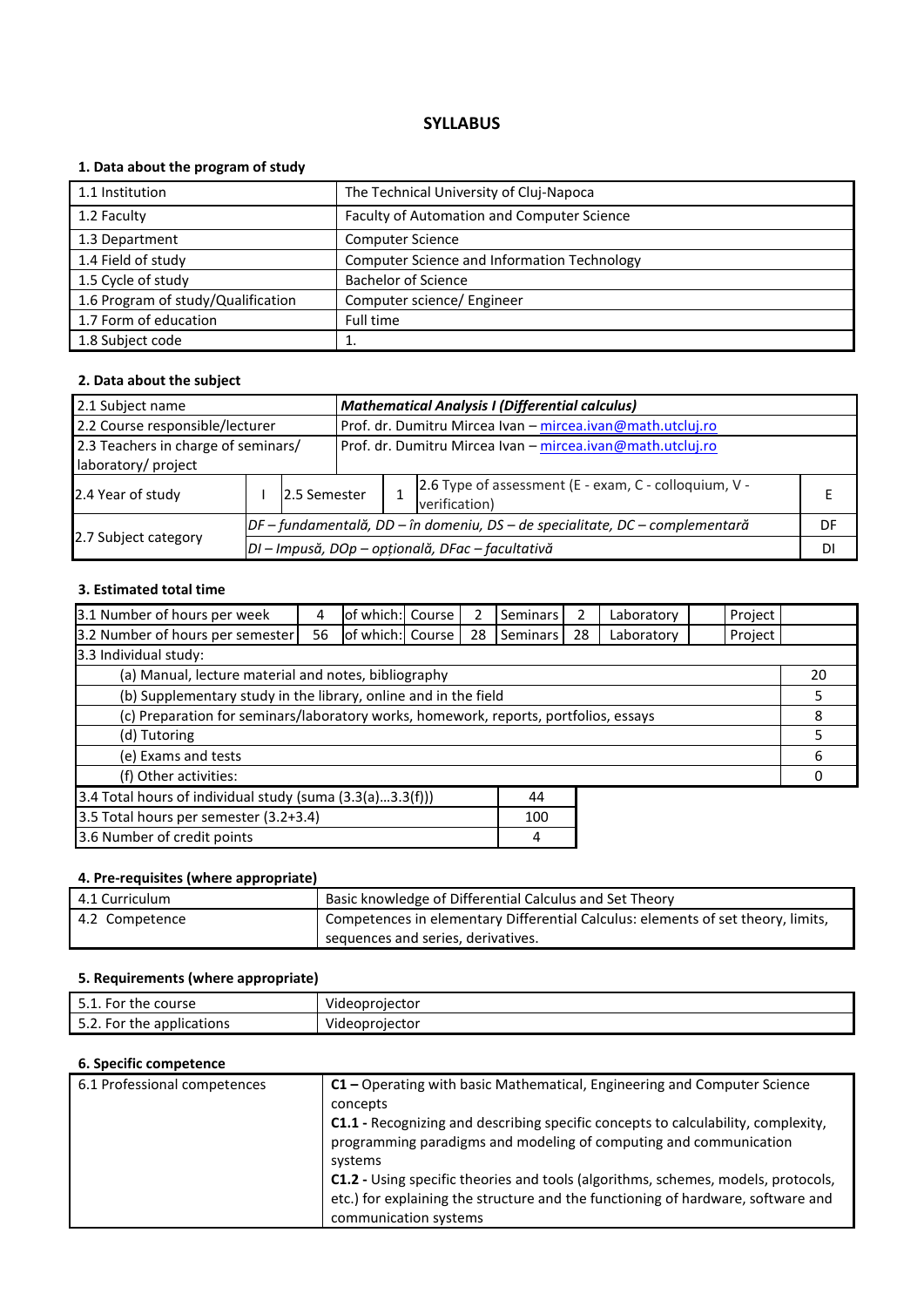|                       | <b>C1.3</b> - Building models for various components of computing systems<br><b>C1.4</b> - Formal evaluation of the functional and non-functional characteristics of<br>computing systems<br><b>C1.5</b> - Providing theoretical background for the characteristics of the designed<br>systems |
|-----------------------|------------------------------------------------------------------------------------------------------------------------------------------------------------------------------------------------------------------------------------------------------------------------------------------------|
| 6.2 Cross competences | N/A                                                                                                                                                                                                                                                                                            |

Exercises related to power and Fourier series.

| 7.1 General objective   | A presentation of the concepts, notions, methods and fundamental techniques<br>used in differential calculus.                                                                            |
|-------------------------|------------------------------------------------------------------------------------------------------------------------------------------------------------------------------------------|
| 7.2 Specific objectives | Use of the differential calculus in order to solve problems in engineering.<br>Use of the differential calculus in modelling and solving practical problems<br>concerning spatial forms. |

#### **8. Contents**

| 8.1 Lectures                                                                                                                                                                    | Hours          | Teaching methods               | <b>Notes</b> |
|---------------------------------------------------------------------------------------------------------------------------------------------------------------------------------|----------------|--------------------------------|--------------|
| Elements of Set Theory. Set operations. Functions. Cardinal<br>numbers.                                                                                                         | $\overline{2}$ |                                |              |
| General Topology. Topologies and topological spaces. Open and<br>closed sets. Neighbourhoods. Interior and closure of a set. Limit<br>points.                                   | $\overline{2}$ |                                |              |
| Metric. Topology of a metric space. Sequences in metric spaces.                                                                                                                 | $\overline{2}$ |                                |              |
| Sequences of Numbers. Stolz-Cesaro criterion.                                                                                                                                   | $\overline{2}$ |                                |              |
| Series of Numbers. Convergence tests for series. Infinite products.                                                                                                             | $\overline{2}$ |                                |              |
| Continuity. Continuous mappings on topological, metric and                                                                                                                      | $\overline{2}$ | Explanation                    |              |
| Euclidean spaces.                                                                                                                                                               |                |                                |              |
| Differential Calculus for Functions of One Variable. Mean-value<br>theorems. Taylor's formula for real functions of one variable.<br>Differential of functions of one variable. | $\overline{2}$ | Demonstration<br>Collaboration |              |
| Differential Calculus for Functions of Several Variables. Partial                                                                                                               |                |                                |              |
| derivatives. Derivative of composite functions. Homogeneous                                                                                                                     |                | Interactive activities         |              |
| functions. Euler's identity. Gradient. Directional derivative.                                                                                                                  | 6              |                                |              |
| Lagrange's mean value theorem. Differential of functions of several                                                                                                             |                |                                |              |
| variables. Taylor's formula for functions of several variables.                                                                                                                 |                |                                |              |
| Functional Sequences and Series. Power series. Trigonometric and                                                                                                                | 4              |                                |              |
| Fourier series.                                                                                                                                                                 |                |                                |              |
| Implicit Functions. Existence theorems for implicit functions. Change                                                                                                           | $\overline{2}$ |                                |              |
| of coordinates and variables.                                                                                                                                                   |                |                                |              |
| Extrema of Functions. Unconditional and conditional extrema.                                                                                                                    | $\overline{2}$ |                                |              |
| Bibliography                                                                                                                                                                    |                |                                |              |
| Mircea Ivan. Elemente de calcul integral. Mediamira, Cluj-Napoca, 2003.<br>1.                                                                                                   |                |                                |              |
| Dumitru Mircea Ivan. Calculus. Editura Mediamira, Cluj-Napoca, 2002.<br>2.                                                                                                      |                |                                |              |
| 8.2 Applications - Seminars/Laboratory/Project                                                                                                                                  | Hours          | Teaching methods               | <b>Notes</b> |
| Exercises related to: set operations, functions, cardinal numbers.                                                                                                              | $\overline{2}$ |                                |              |
| Exercises related to: topologies, open and closed sets,                                                                                                                         | $\overline{2}$ |                                |              |
| eighbourhoods, interior and closure of a set.                                                                                                                                   |                |                                |              |
| Example of metrics with application in engineering.                                                                                                                             |                | Explanation                    |              |
| Exercises related to sequences of numbers.                                                                                                                                      |                |                                |              |
| Exercises concerning convergence tests for series.                                                                                                                              | $\overline{2}$ | Demonstration                  |              |
| Exercises related to continuous mappings.                                                                                                                                       | $\overline{2}$ |                                |              |
| Exercises concerning mean-value theorems and Taylor's formula for                                                                                                               |                | Collaboration                  |              |
| real functions of one variable.                                                                                                                                                 | $\overline{2}$ |                                |              |
| Exercises related to: partial derivatives, derivative of composite                                                                                                              |                | Interactive activities         |              |
| functions, gradient, directional derivative, differential of functions of                                                                                                       | 6              |                                |              |
| several variables, Taylor's formula for functions of several variables.                                                                                                         |                |                                |              |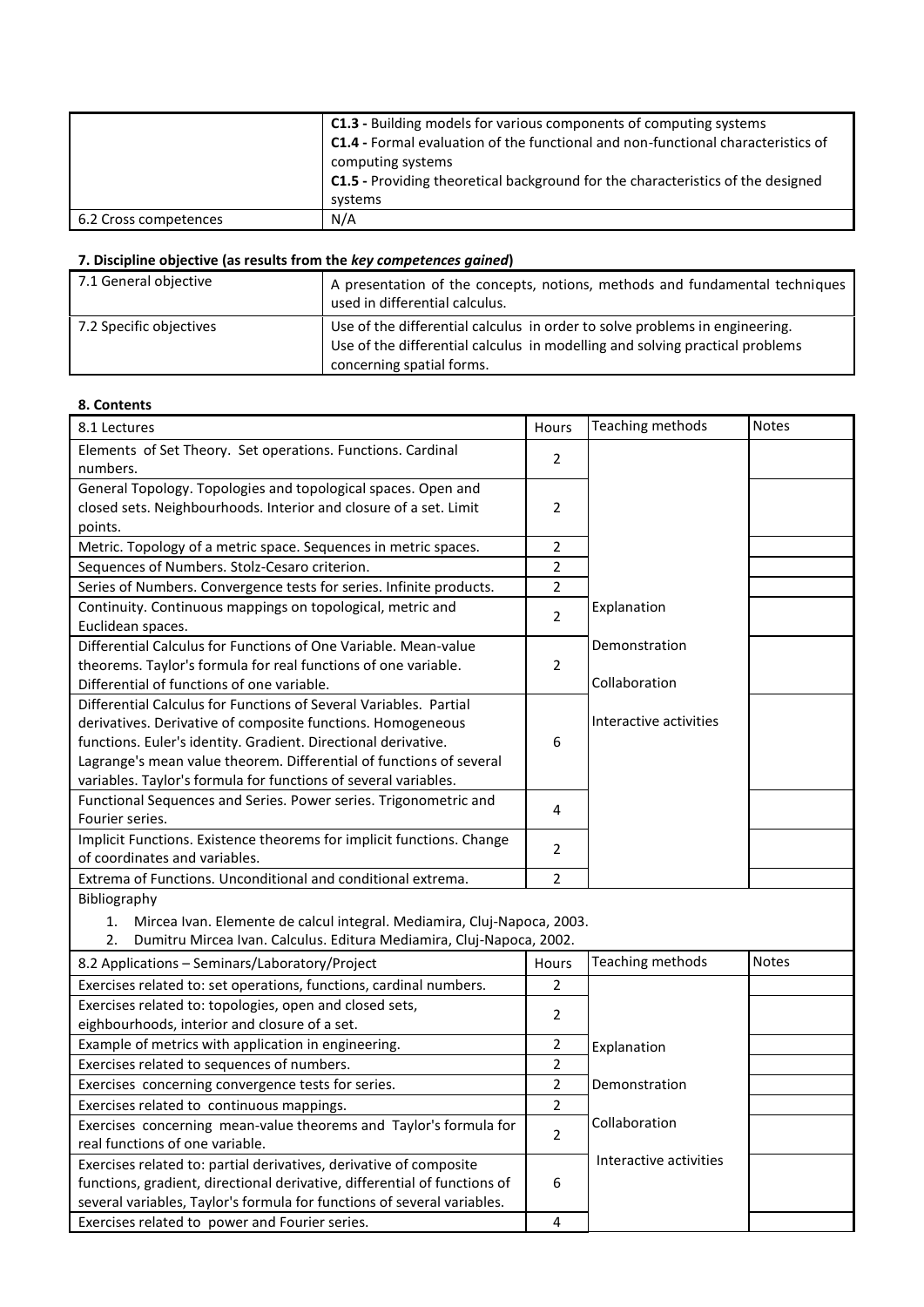| Exercises related to implicit functions, change of coordinates and<br>variables. |  |  |
|----------------------------------------------------------------------------------|--|--|
| Exercises concerning unconditional and conditional extrema.                      |  |  |
| - - - - -                                                                        |  |  |

#### Bibliography

1. Dumitru Mircea Ivan, et al. Analiză matematică - Culegere de probleme pentru seminarii, examene şi concursuri. Editura Mediamira, Cluj-Napoca, 2002.

2. Mircea Ivan et al. Culegere de Probleme Pentru Seminarii, Examene şi Concursuri. UT Press, Cluj-Napoca, 2000. *\* Se vor preciza, după caz: tematica seminariilor, lucrările de laborator, tematica și etapele proiectului.*

# **9. Bridging course contents with the expectations of the representatives of the community, professional associations and employers in the field**

Collaboration with engineers in order to identify and solve problems raised by the market.

#### **10. Evaluation**

| Activity type                                                                                                                         | Assessment criteria                                                        | Assessment methods  | Weight in the<br>final grade |  |
|---------------------------------------------------------------------------------------------------------------------------------------|----------------------------------------------------------------------------|---------------------|------------------------------|--|
| Course                                                                                                                                | Abilities of understanding and using<br>creatively the concepts and proofs | Written examination | 30%                          |  |
| Seminar                                                                                                                               | Abilities of solving problems and applying<br>algorithms                   | Written examination | 70%                          |  |
| Laboratory                                                                                                                            |                                                                            |                     |                              |  |
| Project                                                                                                                               |                                                                            |                     |                              |  |
| Minimum standard of performance:<br>Ability to present coherently a theoretical subject and to solve problems with practical content. |                                                                            |                     |                              |  |

Course responsible **Course and Course responsible** and Course responsible to the Head of department Prof.dr. Mircea Ivan **Prof.dr. Mircea Ivan**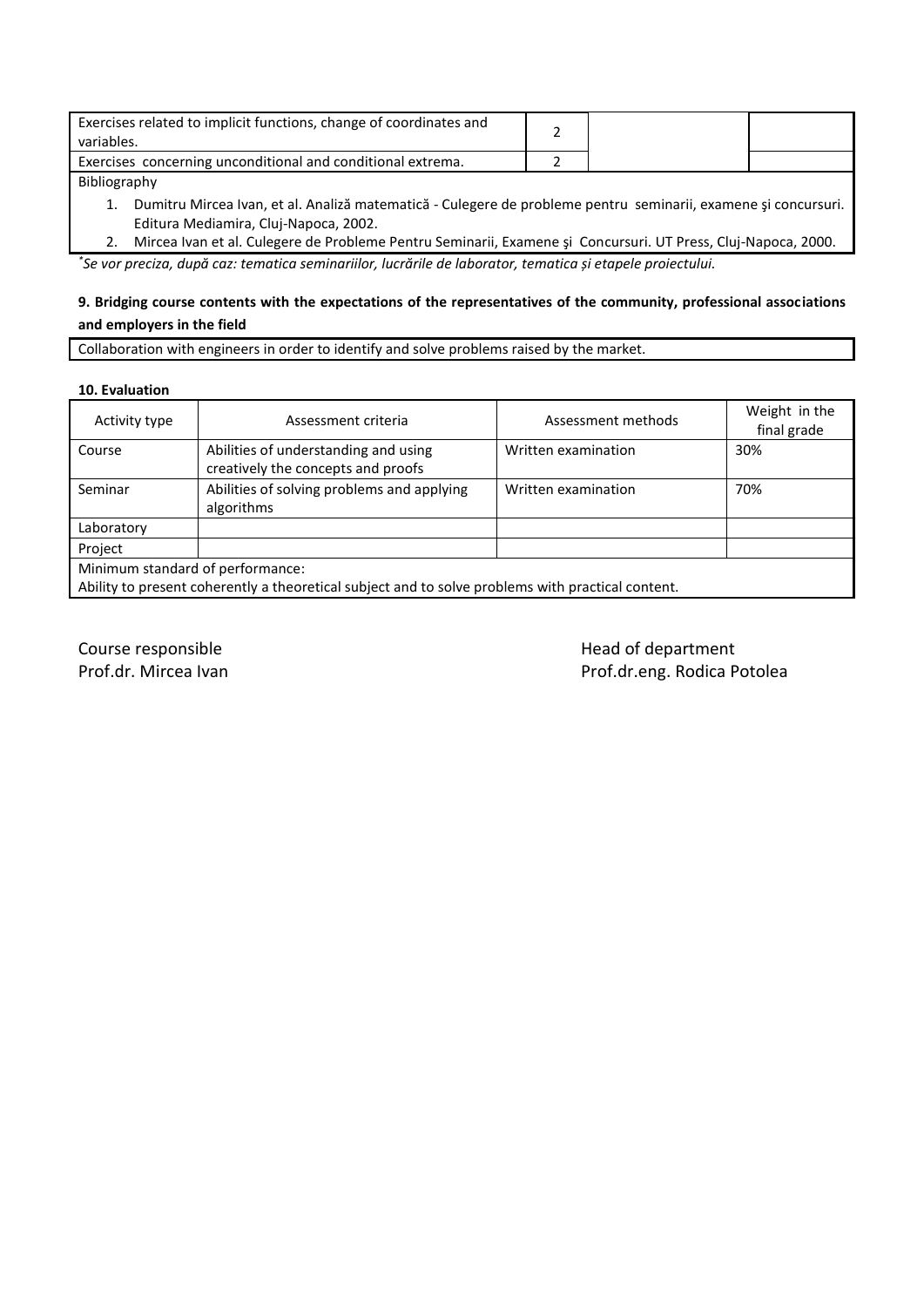# **1. Data about the program of study**

| 1.1 Institution                    | The Technical University of Cluj-Napoca            |
|------------------------------------|----------------------------------------------------|
| 1.2 Faculty                        | Faculty of Automation and Computer Science         |
| 1.3 Department                     | <b>Computer Science</b>                            |
| 1.4 Field of study                 | <b>Computer Science and Information Technology</b> |
| 1.5 Cycle of study                 | <b>Bachelor of Science</b>                         |
| 1.6 Program of study/Qualification | Computer science/ Engineer                         |
| 1.7 Form of education              | Full time                                          |
| 1.8 Subject code                   | 2.                                                 |

#### **2. Data about the subject**

| 2.1 Subject name                    |  |                                                                                | <b>Linear Algebra</b>                        |  |                                                                        |    |  |
|-------------------------------------|--|--------------------------------------------------------------------------------|----------------------------------------------|--|------------------------------------------------------------------------|----|--|
| 2.2 Course responsible/lecturer     |  |                                                                                | Prof. dr. Ioan RASA Ioan.Rasa@math.utcluj.ro |  |                                                                        |    |  |
| 2.3 Teachers in charge of seminars/ |  | Conf. dr. Daniela Inoan Daniela.Inoan@math.utcluj.ro,                          |                                              |  |                                                                        |    |  |
| laboratory/ project                 |  |                                                                                |                                              |  |                                                                        |    |  |
| 2.4 Year of study                   |  | 2.5 Semester                                                                   |                                              |  | 2.6 Type of assessment (E - exam, C - colloquium, V -<br>verification) |    |  |
|                                     |  | $DF$ – fundamentală, DD – în domeniu, DS – de specialitate, DC – complementară |                                              |  |                                                                        | DF |  |
| 2.7 Subject category                |  | DI - Impusă, DOp - opțională, DFac - facultativă                               |                                              |  |                                                                        |    |  |

# **3. Estimated total time**

| 3.1 Number of hours per week                                                         | 4  | of which: Course |  |    | <b>Seminars</b> | 2  | Laboratory | Project |    |
|--------------------------------------------------------------------------------------|----|------------------|--|----|-----------------|----|------------|---------|----|
| 3.2 Number of hours per semester                                                     | 56 | of which: Course |  | 28 | Seminars        | 28 | Laboratory | Project |    |
| 3.3 Individual study:                                                                |    |                  |  |    |                 |    |            |         |    |
| (a) Manual, lecture material and notes, bibliography                                 |    |                  |  |    |                 |    |            |         | 20 |
| (b) Supplementary study in the library, online and in the field                      |    |                  |  |    | 4               |    |            |         |    |
| (c) Preparation for seminars/laboratory works, homework, reports, portfolios, essays |    |                  |  |    | 17              |    |            |         |    |
| (d) Tutoring                                                                         |    |                  |  |    |                 |    |            |         |    |
| (e) Exams and tests                                                                  |    |                  |  |    |                 | 3  |            |         |    |
| (f) Other activities:                                                                |    |                  |  |    |                 |    |            |         |    |
| 3.4 Total hours of individual study (suma (3.3(a)3.3(f)))<br>44                      |    |                  |  |    |                 |    |            |         |    |
| 3.5 Total hours per semester (3.2+3.4)<br>100                                        |    |                  |  |    |                 |    |            |         |    |
|                                                                                      |    |                  |  |    |                 |    |            |         |    |

3.6 Number of credit points and the set of the set of the set of the set of the set of the set of the set of the set of the set of the set of the set of the set of the set of the set of the set of the set of the set of the

# **4. Pre-requisites (where appropriate)**

| 4.1 Curriculum | Basic knowledge of Linear Algebra and Analytic Geometry                   |
|----------------|---------------------------------------------------------------------------|
| 4.3 Competence | Competences in elementary Linear Algebra and Analytic Geometry: matrices, |
|                | determinants, linear systems, vectors and lines in plane                  |

### **5. Requirements (where appropriate)**

| : course<br>the<br>For<br>.            | Blackboard.<br>. videoproiector |
|----------------------------------------|---------------------------------|
| the applications. *<br>For<br>. ــ . د | Blackboard,<br>videoprojector   |

| 6.1 Professional competences | C1 - Operating with basic Mathematical, Engineering and Computer Science                                                                                      |
|------------------------------|---------------------------------------------------------------------------------------------------------------------------------------------------------------|
|                              | concepts                                                                                                                                                      |
|                              | <b>C1.1</b> - Recognizing and describing specific concepts to calculability, complexity,<br>programming paradigms and modeling of computing and communication |
|                              | systems                                                                                                                                                       |
|                              | <b>C1.2</b> - Using specific theories and tools (algorithms, schemes, models, protocols,                                                                      |
|                              | etc.) for explaining the structure and the functioning of hardware, software and                                                                              |
|                              | communication systems                                                                                                                                         |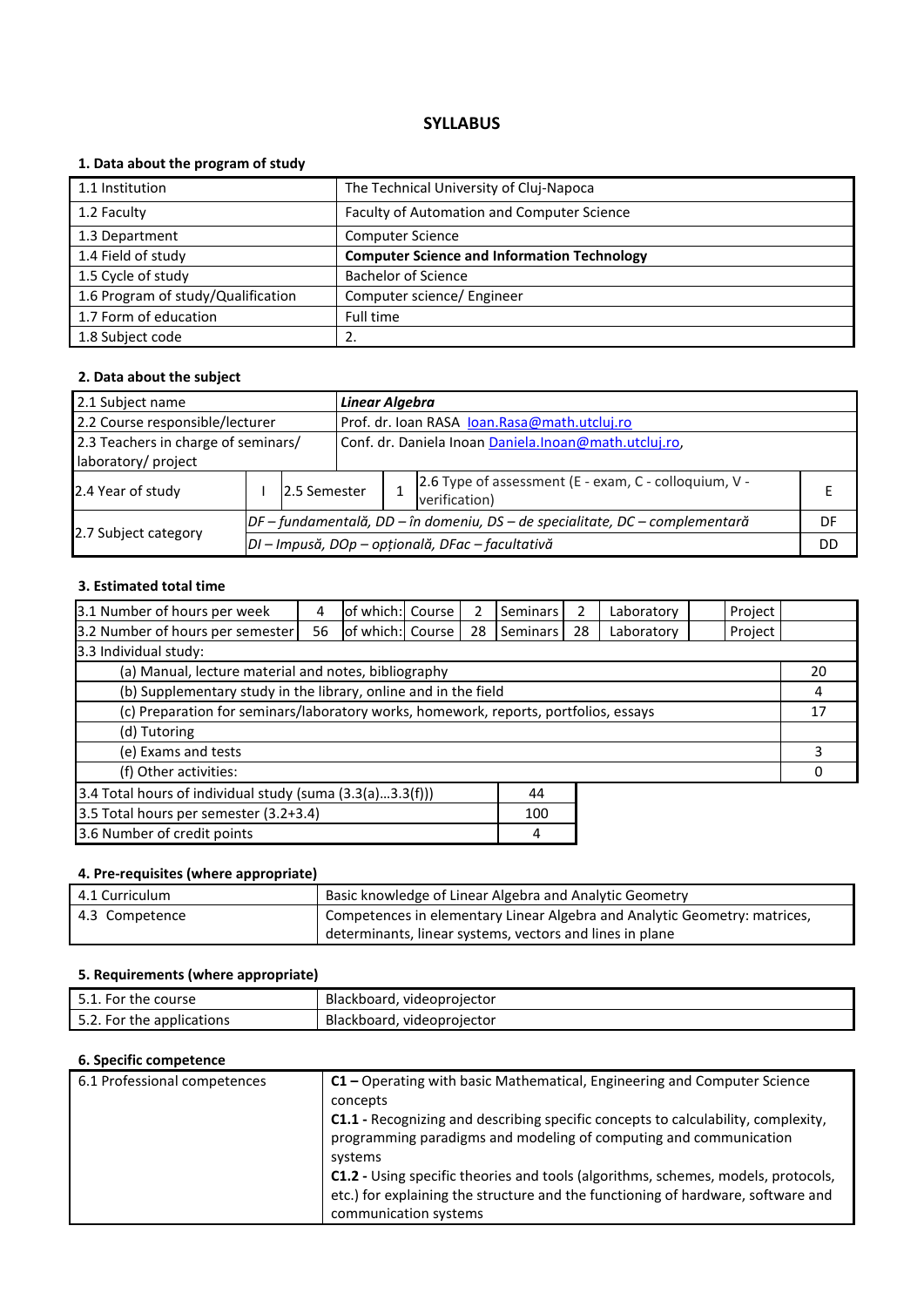|                       | <b>C1.3</b> - Building models for various components of computing systems<br><b>C1.4 - Formal evaluation of the functional and non-functional characteristics of</b><br>computing systems<br><b>C1.5</b> - Providing theoretical background for the characteristics of the designed<br>systems |
|-----------------------|------------------------------------------------------------------------------------------------------------------------------------------------------------------------------------------------------------------------------------------------------------------------------------------------|
| 6.2 Cross competences | N/A                                                                                                                                                                                                                                                                                            |

| 7.1 General objective   | A presentation of the concepts, notions, methods and fundamental techniques<br>used in linear algebra and analytic geometry.                                                                                                                                                   |
|-------------------------|--------------------------------------------------------------------------------------------------------------------------------------------------------------------------------------------------------------------------------------------------------------------------------|
| 7.2 Specific objectives | Use of the matriceal calculus (in the general context of linear algebra) in order to<br>solve problems in engineering.<br>Use of the vectorial calculus (in the general context of analytic geometry) in<br>modelling and solving practical problems concerning spatial forms. |

# **8. Contents**

| 8.1 Lectures                                                          | Hours          | Teaching methods       | <b>Notes</b> |
|-----------------------------------------------------------------------|----------------|------------------------|--------------|
| Linear spaces. Definition. Linear subspaces. Examples.                | 2              |                        |              |
| Linear independence. Basis. Dimension. Change of basis.               | $\overline{2}$ |                        |              |
| Inner - product spaces. Definition, properties, Schwarz' inequality.  | 2              |                        |              |
| Examples                                                              |                |                        |              |
| Linear transformations. Definition, elementary properties, Kernel and | $\overline{2}$ |                        |              |
| Image.                                                                |                |                        |              |
| The matrix associated to a linear transformation. The standard        | $\overline{2}$ |                        |              |
| construction. Expresions in terms of coordinates.                     |                |                        |              |
| Eigenvalues and eigenvectors. Definitions, invariant subspaces,       | $\overline{2}$ | Explanation            |              |
| characteristic polynomials.                                           |                |                        |              |
| The diagonal form. Canonical forms, diagonalizability.                | 2              | Demonstration          |              |
| The Jordan canonical form. Construction of a Jordan basis and a       | 2              |                        |              |
| Jordan matrix.                                                        |                | Collaboration          |              |
| Functions of a matrix. The n-th power of a matrix. Elementary         | 2              |                        |              |
| functions of a matrix.                                                |                | Interactive activities |              |
| The adjoint operator. Definition, properties, examples.               | 2              |                        |              |
| Self-adjoint operators, unitary operators, properties of the          | $\overline{2}$ |                        |              |
| eigenvalues and eigenvectors.                                         |                |                        |              |
| Bilinear forms, quadratic forms. The associated matrix.               | $\overline{2}$ |                        |              |
| The canonical form. Reduction to a canonical form. The method of      | $\overline{2}$ |                        |              |
| eigenvalues and Jacobi's method.                                      |                |                        |              |
| Conics and quadrics. Reduction to a canonical form. Geometric         | $\overline{2}$ |                        |              |
| properties.                                                           |                |                        |              |
| Dibliography                                                          |                |                        |              |

Bibliography

1. D. Cimpean, D. Inoan, I. Rasa, An invitation to Linear Algebra and Analytic Geometry, Ed. Mediamira, 2012

2. V. Pop, I. Rasa, Linear Algebra with Applications to Markov Chains, Ed. Mediamira, 2005

| 8.2 Applications - Seminars/Laboratory/Project            | Hours                    | Teaching methods       | <b>Notes</b> |
|-----------------------------------------------------------|--------------------------|------------------------|--------------|
| Determinants, matrices, geometric vectors                 | 2                        |                        |              |
| Linear spaces, bases, dimension                           | 2                        |                        |              |
| Inner-product spaces                                      | $\overline{2}$           |                        |              |
| Linear transformations. Examples                          | າ                        | Explanation            |              |
| Linear transformations characterized in terms of matrices | 2                        |                        |              |
| Invariant subspaces, eigenvalues, eigenvectors            | $\mathfrak{p}$           | Demonstration          |              |
| Diagonalizable linear transformations                     | 2                        | Collaboration          |              |
| Jordan bases, Jordan canonical forms                      | $\mathfrak z$            |                        |              |
| Elementary functions of a matrix, examples                | $\overline{2}$           | Interactive activities |              |
| The adjoint operator                                      | $\overline{2}$           |                        |              |
| Special classes of operators                              | $\overline{\phantom{a}}$ |                        |              |
| Bilinear forms, quadratic forms                           | $\mathfrak{p}$           |                        |              |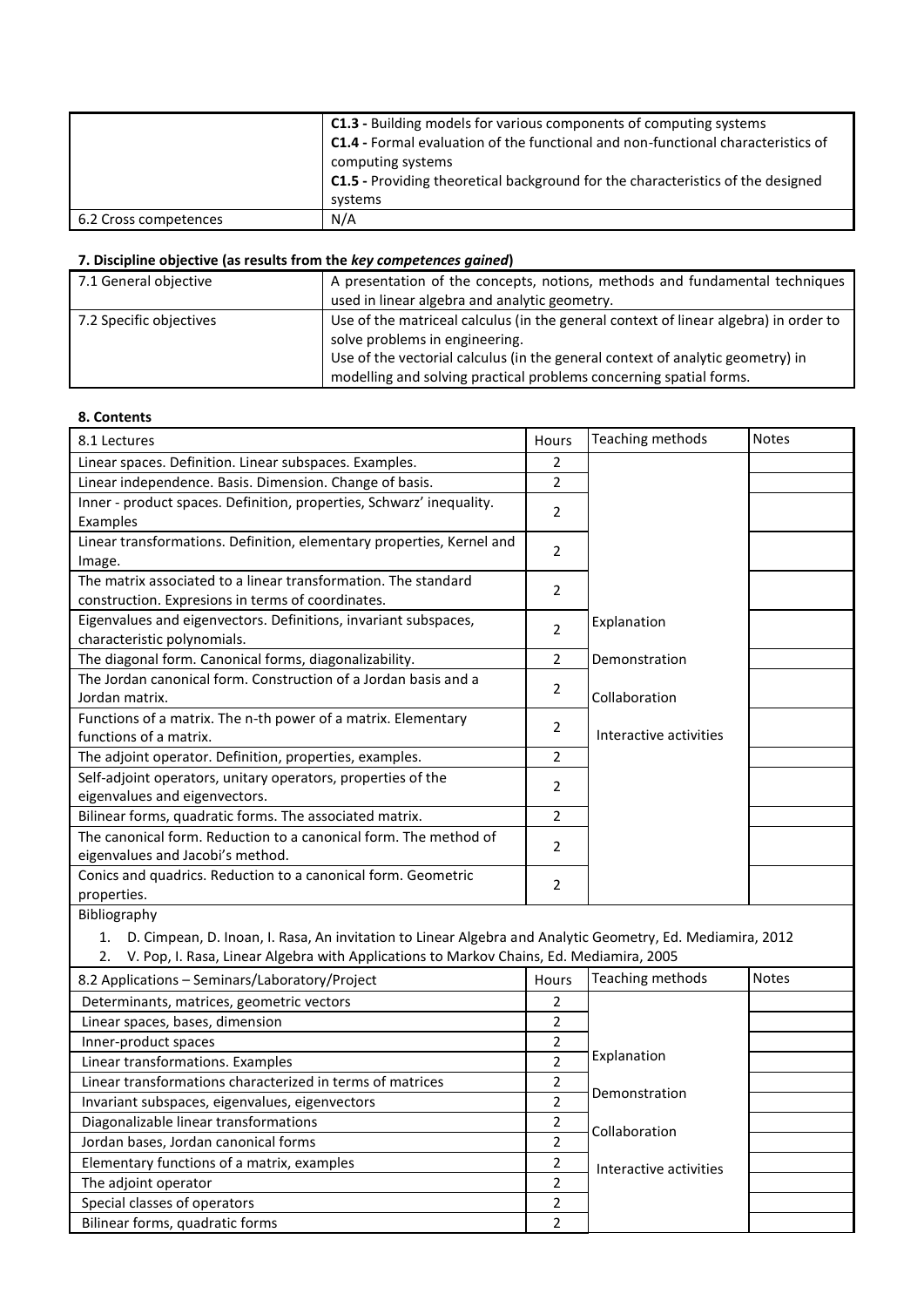| Reduction to a canonical form                      |  |  |
|----------------------------------------------------|--|--|
| Conics and quadrics, reduction to a canonical form |  |  |
| .                                                  |  |  |

Bibliography

1. D. Cimpean, D. Inoan, I. Rasa, An invitation to Linear Algebra and Analytic Geometry, Ed. Mediamira, 2012

2. V. Pop, I. Corovei, Algebra pentru ingineri. Culegere de probleme, Ed. Mediamira, 2003.

*\* Se vor preciza, după caz: tematica seminariilor, lucrările de laborator, tematica și etapele proiectului.*

# **9. Bridging course contents with the expectations of the representatives of the community, professional associations and employers in the field**

Collaboration with engineers in order to identify and solve problems raised by the market.

#### **10. Evaluation**

| Activity type                                                                                     | Assessment criteria                                                        | Assessment methods  | Weight in the<br>final grade |  |
|---------------------------------------------------------------------------------------------------|----------------------------------------------------------------------------|---------------------|------------------------------|--|
| Course                                                                                            | Abilities of understanding and using<br>creatively the concepts and proofs | Written examination | 30%                          |  |
| Seminar                                                                                           | Abilities of solving problems and applying<br>algorithms                   | Written examination | 70%                          |  |
| Laboratory                                                                                        |                                                                            |                     |                              |  |
| Project                                                                                           |                                                                            |                     |                              |  |
| Minimum standard of performance:                                                                  |                                                                            |                     |                              |  |
| Ability to present coherently a theoretical subject and to solve problems with practical content. |                                                                            |                     |                              |  |

Course responsible department

Prof.dr. Ioan Rasa **Prof.dr. Ioan Rasa** Prof.dr.eng. Rodica Potolea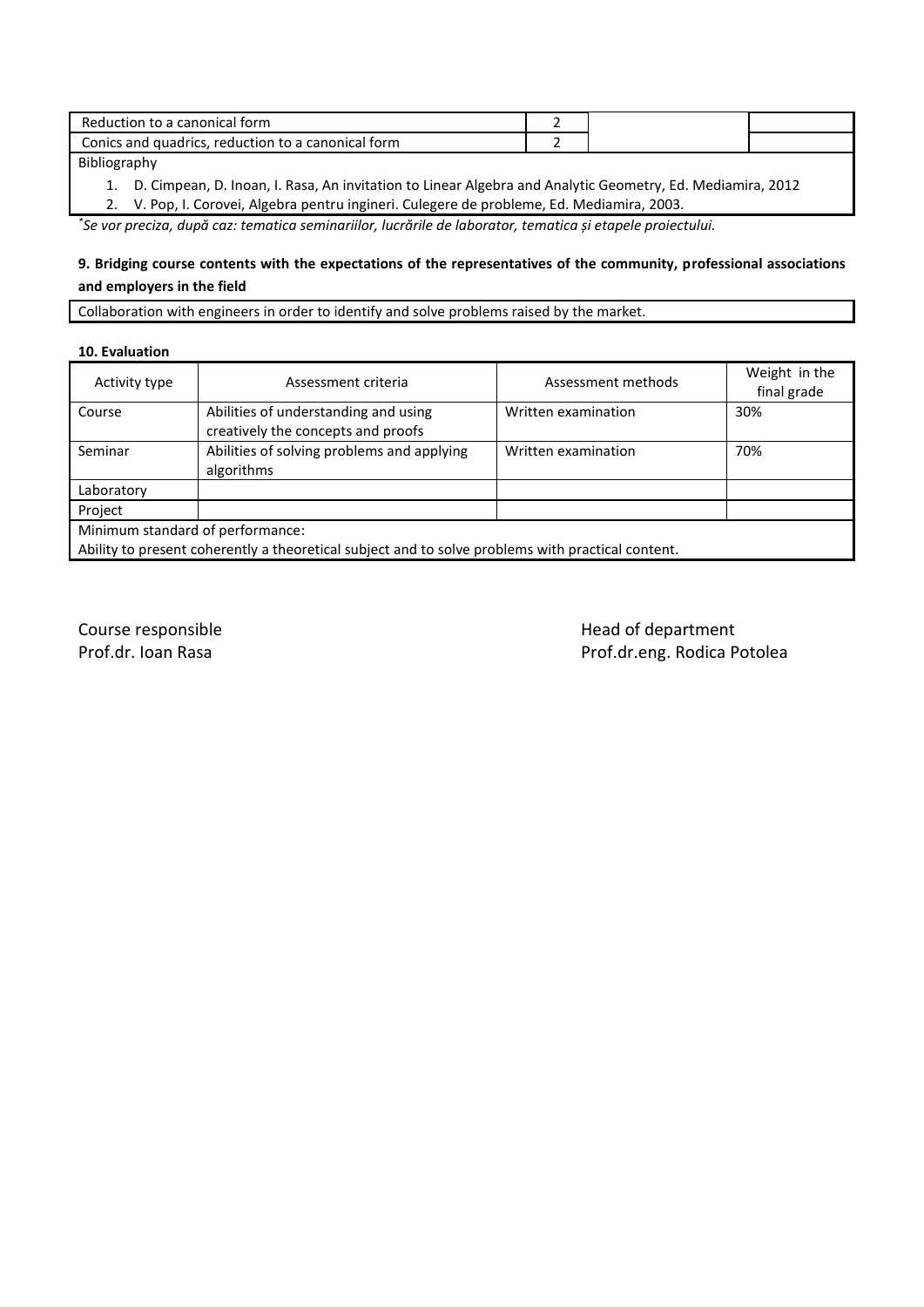# **1. Data about the program of study**

| 1.1 Institution                    | The Technical University of Cluj-Napoca            |
|------------------------------------|----------------------------------------------------|
| 1.2 Faculty                        | Faculty of Automation and Computer Science         |
| 1.3 Department                     | <b>Computer Science</b>                            |
| 1.4 Field of study                 | <b>Computer Science and Information Technology</b> |
| 1.5 Cycle of study                 | <b>Bachelor of Science</b>                         |
| 1.6 Program of study/Qualification | Computer science/ Engineer                         |
| 1.7 Form of education              | Full time                                          |
| 1.8 Subject code                   | 3.                                                 |

#### **2. Data about the subject**

| 2.1 Subject name                    |  |                                                                                |                                                         | <b>Special Mathematics I</b>                            |                                                                        |    |  |  |
|-------------------------------------|--|--------------------------------------------------------------------------------|---------------------------------------------------------|---------------------------------------------------------|------------------------------------------------------------------------|----|--|--|
| 2.2 Course responsible/lecturer     |  |                                                                                |                                                         | Prof. dr. Daniela ROŞCA Daniela.Rosca at math.utcluj.ro |                                                                        |    |  |  |
| 2.3 Teachers in charge of seminars/ |  |                                                                                | Prof. dr. Daniela ROȘCA Daniela.Rosca at math.utcluj.ro |                                                         |                                                                        |    |  |  |
| laboratory/ project                 |  |                                                                                |                                                         |                                                         |                                                                        |    |  |  |
| 2.4 Year of study                   |  | 2.5 Semester                                                                   |                                                         |                                                         | 2.6 Type of assessment (E - exam, C - colloquium, V -<br>verification) |    |  |  |
|                                     |  | $DF$ – fundamentală, DD – în domeniu, DS – de specialitate, DC – complementară |                                                         |                                                         |                                                                        | DF |  |  |
| 2.7 Subject category                |  | DI - Impusă, DOp - opțională, DFac - facultativă                               |                                                         |                                                         |                                                                        |    |  |  |

# **3. Estimated total time**

| 3.1 Number of hours per week                                                         | 4  | of which: Course |  |    | <b>Seminars</b> | 2  | Laboratory | Project |    |
|--------------------------------------------------------------------------------------|----|------------------|--|----|-----------------|----|------------|---------|----|
| 3.2 Number of hours per semester                                                     | 56 | of which: Course |  | 28 | Seminars        | 28 | Laboratory | Project |    |
| 3.3 Individual study:                                                                |    |                  |  |    |                 |    |            |         |    |
| (a) Manual, lecture material and notes, bibliography                                 |    |                  |  |    |                 |    |            |         | 12 |
| (b) Supplementary study in the library, online and in the field                      |    |                  |  |    |                 |    |            |         | 28 |
| (c) Preparation for seminars/laboratory works, homework, reports, portfolios, essays |    |                  |  |    |                 |    | 14         |         |    |
| (d) Tutoring                                                                         |    |                  |  |    |                 |    |            | 11      |    |
| (e) Exams and tests                                                                  |    |                  |  |    |                 |    | 4          |         |    |
| (f) Other activities:                                                                |    |                  |  |    |                 |    |            |         |    |
| 3.4 Total hours of individual study (suma (3.3(a)3.3(f)))<br>69                      |    |                  |  |    |                 |    |            |         |    |
| 3.5 Total hours per semester (3.2+3.4)<br>125                                        |    |                  |  |    |                 |    |            |         |    |
|                                                                                      |    |                  |  |    |                 |    |            |         |    |

3.6 Number of credit points 5 and 5 and 5 and 5 and 5 and 5 and 5 and 5 and 5 and 5 and 5 and 5 and 5 and 5 and 5 and 5 and 5 and 5 and 5 and 5 and 5 and 5 and 5 and 5 and 5 and 5 and 5 and 5 and 5 and 5 and 5 and 5 and 5

# **4. Pre-requisites (where appropriate)**

| 4.1 Curriculum | Algebra, highschool level (real profile)                                    |
|----------------|-----------------------------------------------------------------------------|
| 4.4 Competence | Notions of combinatorial theory (arrangements, permutations, combinations); |
|                | sets and operations with sets; notions of mathematical logic; mathematical  |
|                | induction method, calculations with matrices                                |

### **5. Requirements (where appropriate)**

| $\mathsf I$ 5.1. For the course $\mathsf I$ | Blackboard, videoprojector, computer, graphic tablet |
|---------------------------------------------|------------------------------------------------------|
| 5.2. For the applications                   | Blackboard, videoprojector, computer, graphic tablet |

| 6.1 Professional competences | C1 - Operating with basic Mathematical, Engineering and Computer Science                 |  |  |  |
|------------------------------|------------------------------------------------------------------------------------------|--|--|--|
|                              | concepts                                                                                 |  |  |  |
|                              | C1.1 - Recognizing and describing specific concepts to calculability, complexity,        |  |  |  |
|                              | programming paradigms and modeling of computing and communication                        |  |  |  |
|                              | systems                                                                                  |  |  |  |
|                              | <b>C1.2</b> - Using specific theories and tools (algorithms, schemes, models, protocols, |  |  |  |
|                              | etc.) for explaining the structure and the functioning of hardware, software and         |  |  |  |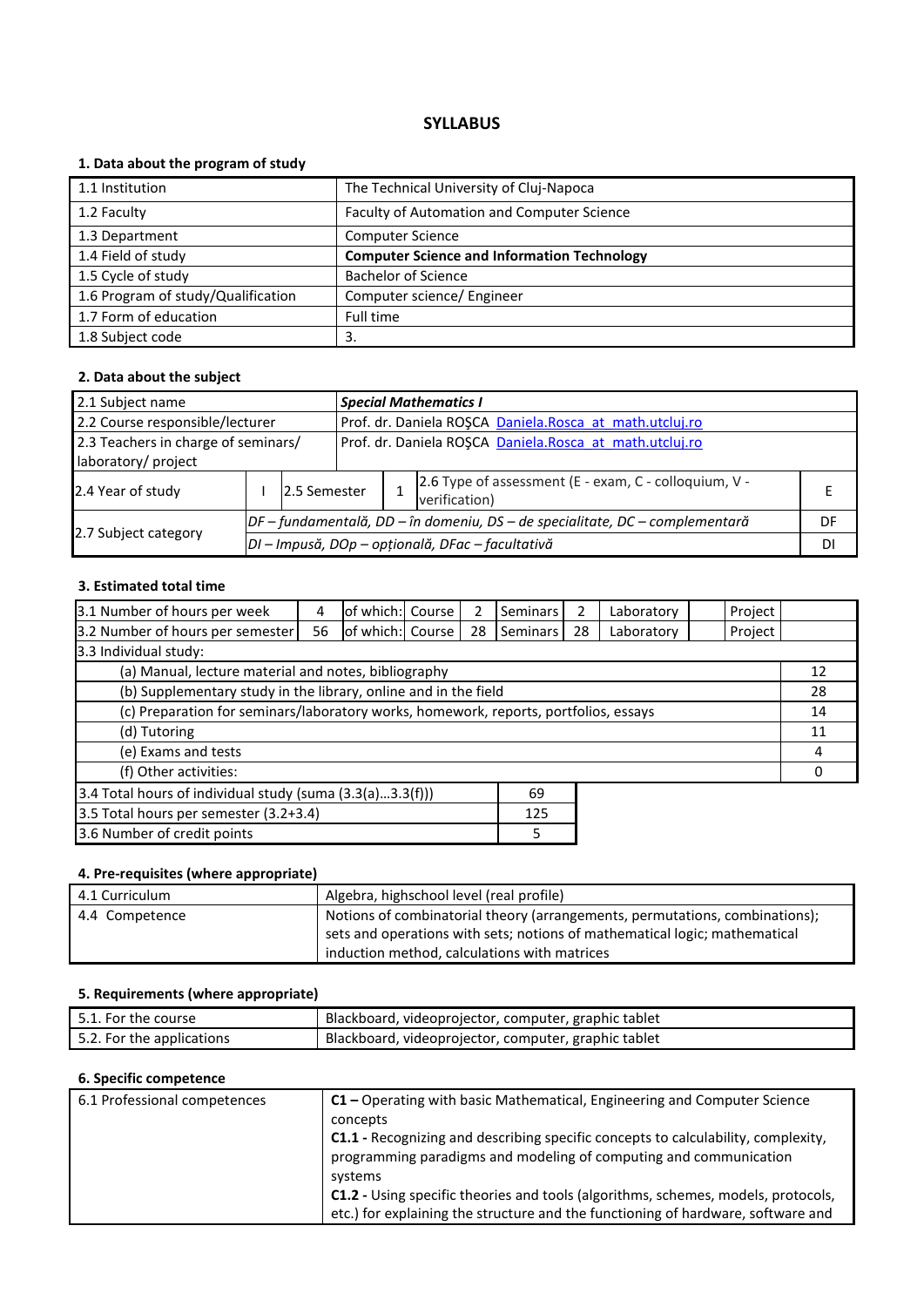|                       | communication systems<br>C1.3 - Building models for various components of computing systems<br><b>C1.4 - Formal evaluation of the functional and non-functional characteristics of</b><br>computing systems<br><b>C1.5</b> - Providing theoretical background for the characteristics of the designed<br>systems |
|-----------------------|------------------------------------------------------------------------------------------------------------------------------------------------------------------------------------------------------------------------------------------------------------------------------------------------------------------|
| 6.2 Cross competences | N/A                                                                                                                                                                                                                                                                                                              |

| 7.1 General objective   | A presentation of the concepts, notions and fundamental methods used in<br>counting and discrete probability theory.<br>A presentation of basic concepts and properties in graph theory, basic algorithms<br>and theorems based in graph theory, and their mathematical proof.                                                                                                                                                                                                                                                                                                                                                                                                                                                                                                                                                             |
|-------------------------|--------------------------------------------------------------------------------------------------------------------------------------------------------------------------------------------------------------------------------------------------------------------------------------------------------------------------------------------------------------------------------------------------------------------------------------------------------------------------------------------------------------------------------------------------------------------------------------------------------------------------------------------------------------------------------------------------------------------------------------------------------------------------------------------------------------------------------------------|
| 7.2 Specific objectives | Develop and apply strategies for solving combinatorial problems;<br>Identification of patterns in solving combinatorial counting problems;<br>Modeling and formulation, in terms of probability theory and specific notations,<br>of concrete problems coming from random experiments and random processes;<br>Identify standard discrete distributions of probability for solving probabilistic<br>problems; Interpretation of numerical results in the problems modeled using<br>random variables; Modelling of concrete problems using graph theory notions<br>and concepts; Application of specific algorithms to problems modeled by classical<br>graph theory (trees, minimum spanning trees, coding and decoding trees,<br>construction Eulerian trails and Hamiltonian paths, the Chinese postman<br>problem, flow problems, etc). |

### **8. Contents**

| 8.1 Lectures                                                                          | Hours          | Teaching methods        | <b>Notes</b> |
|---------------------------------------------------------------------------------------|----------------|-------------------------|--------------|
| Principles of counting and counting methods.                                          | $\overline{2}$ |                         |              |
| Recursions and generating functions.                                                  | $\overline{2}$ |                         |              |
| Introduction to graphs. Definitions, notations, general properties.                   | 2              |                         |              |
| Connectivity. Graphs and digraphs representation.                                     |                |                         |              |
| Trees, sorting and searching: roted trees, decision trees, sorting                    | 2              |                         |              |
| trees.                                                                                |                |                         |              |
| Binary trees and binary codes. Huffman codes.                                         | $\overline{2}$ |                         |              |
| Spanning trees. Depth-first search, breadth-first search. Minimum                     | 2              |                         |              |
| spanning tree in weighted graphs - Prim's and Kruskal's algorithm.                    |                | Windows Journal         |              |
| Minimum spanning trees in directed graphs - Chu-Liu-Edmonds                           |                | software for graphic    |              |
| algorithm. Shortest path - Dijkstra's algorithm. Greedy algorithms.                   | $\overline{2}$ | tablet, videoprojection |              |
| General properties and greedy algorithm for the maximum weight                        |                |                         |              |
| problem.                                                                              |                | Explanation             |              |
| Bipartite graphs. Matchings. Matchings in bipartite graphs. Maximum                   | 2              |                         |              |
| matchings.                                                                            |                | Demonstration           |              |
| Eulerian graphs and Hamiltonian graphs. The postman's problem.                        | 2              |                         |              |
| Networks, flows and cuts. Max flow min cut theorem.                                   | $\overline{2}$ | Collaboration           |              |
| Introduction to discrete probabilities: the axioms of probabilities,                  | 2              |                         |              |
| conditional probabilities, total probability and Bayes' formula.                      |                |                         |              |
| Probabilistic schemes: binomial, multinomial, Poisson, geometric,                     | 2              |                         |              |
| negative binomial, Poisson's urns.                                                    |                |                         |              |
| Random variables, examples of discrete random variables, operations                   | 2              |                         |              |
| with random variables.                                                                |                |                         |              |
| Expected value and variance. Covariance. Chebyshev's theorem and                      | 2              |                         |              |
| weak law of large numbers.                                                            |                |                         |              |
| Bibliography                                                                          |                |                         |              |
| 1. T. Toadere, Grafe, Teorie, algoritmi, aplicatii, Ed. Microinformatica, Cluj, 2002. |                |                         |              |
| 2. N. Vornicescu, Grafe. Teorie si algoritmi, Ed. Mediamira, 2005.                    |                |                         |              |
| 3. D. Rosca, Discrete Mathematics, Ed. Mediamira, 2007.                               |                |                         |              |

4. A. Mitrea, Fundamente de teoria probabilitatilor, Ed. UTPress, 2003.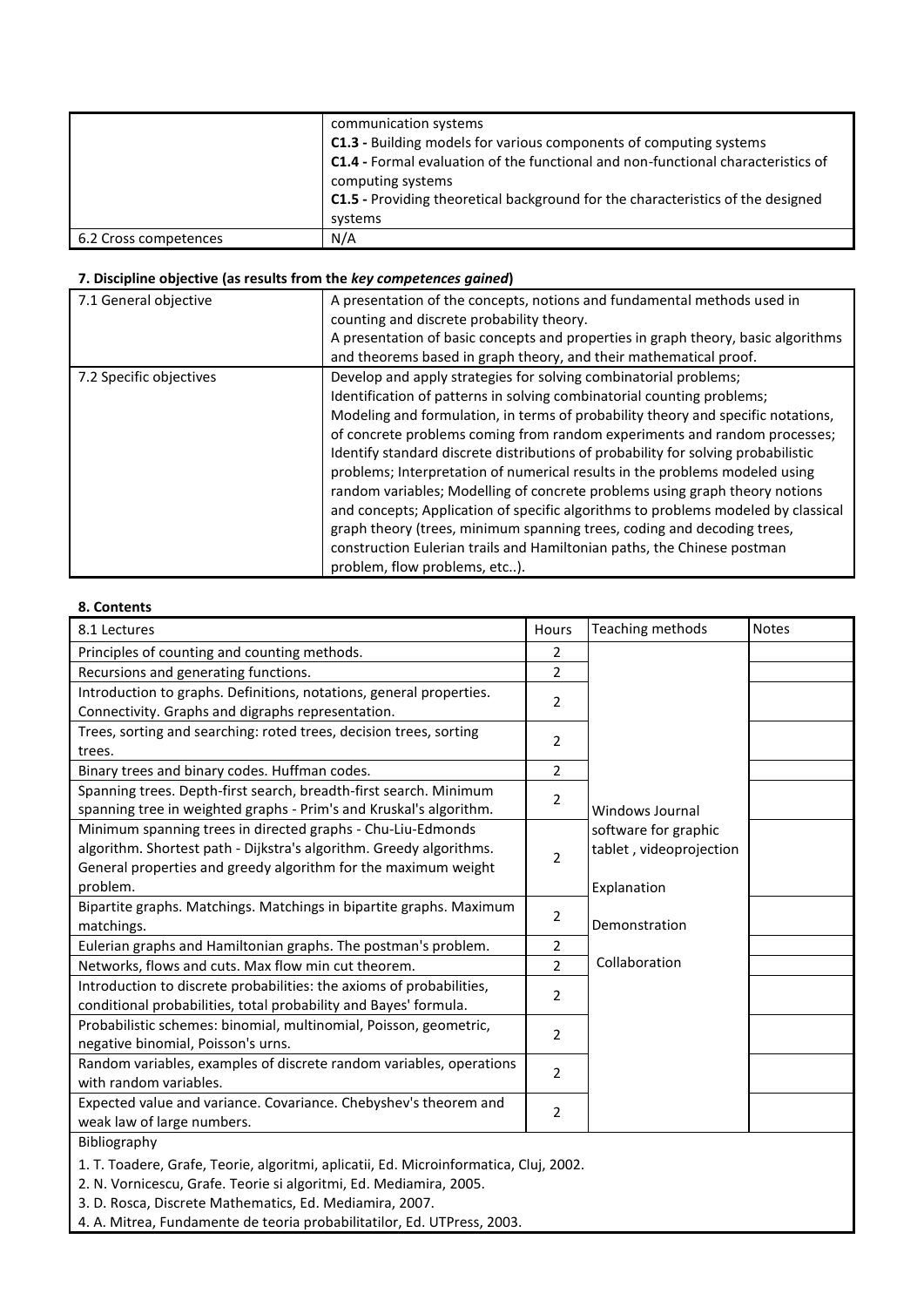| 5. K. Bogart, S. Drysdale, C. Stein, Discrete Math for Computer Science Students, available online at |                |                         |              |  |  |  |  |
|-------------------------------------------------------------------------------------------------------|----------------|-------------------------|--------------|--|--|--|--|
| http://www.cs.dartmouth.edu/~ac/Teach/cs21-Winter04/                                                  |                |                         |              |  |  |  |  |
| 6. N. L. Biggs, Discrete Mathematics, Oxford University Press, 2005.                                  |                |                         |              |  |  |  |  |
| 7. R. Durret, The Essentials of Probability, Duxbury Press, 1994.                                     |                |                         |              |  |  |  |  |
|                                                                                                       |                | Teaching methods        | <b>Notes</b> |  |  |  |  |
| 8.2 Applications - Seminars/Laboratory/Project                                                        | Hours          |                         |              |  |  |  |  |
| Counting. The pigeonhole principle, counting set of pairs. Functions,                                 | $\overline{2}$ |                         |              |  |  |  |  |
| words. Selections with and without repetition.                                                        |                |                         |              |  |  |  |  |
| Partitions, classifications, distributions.                                                           | 2              |                         |              |  |  |  |  |
| Walks, trails, cycles in graphs. Graphs and digraphs representations.                                 | 2              |                         |              |  |  |  |  |
| Problems related to graphs.                                                                           | $\overline{2}$ |                         |              |  |  |  |  |
| Properties and applications of incidence matrices and adjacency                                       |                |                         |              |  |  |  |  |
| matrices.                                                                                             | 2              | <b>Windows Journal</b>  |              |  |  |  |  |
| Applications of trees: decision problems, sorting algorithms.                                         | 2              | software for graphic    |              |  |  |  |  |
| Spanning trees: depth-first search, breadth-first search trees,                                       |                | tablet, videoprojection |              |  |  |  |  |
| properties. Algorithms for minimum spanning trees.                                                    | $\overline{2}$ |                         |              |  |  |  |  |
| Algorithms for shortest path. Greedy algorithms for vertex coloring.                                  | 2              | Explanation             |              |  |  |  |  |
| General notions about planar graphs.                                                                  |                |                         |              |  |  |  |  |
| Bipartite graphs and matchings. Construction of alternating paths.                                    | 2              | Demonstration           |              |  |  |  |  |
| Eulerian and Hamiltonian graphs. Algorithms for Eulerian and                                          | 2              |                         |              |  |  |  |  |
| Hamiltonian tours.                                                                                    |                | Collaboration           |              |  |  |  |  |
| Calculation of probabilities.                                                                         | 2              |                         |              |  |  |  |  |
| The theorem on total probability and Bayes' formula with                                              | 2              |                         |              |  |  |  |  |
| applications.                                                                                         |                |                         |              |  |  |  |  |
| Construction of random variables and calculation expected value and                                   | 2              |                         |              |  |  |  |  |
| variance.                                                                                             |                |                         |              |  |  |  |  |
| Applications of the weak law for large numbers.                                                       | 2              |                         |              |  |  |  |  |
| Bibliography                                                                                          |                |                         |              |  |  |  |  |
| J. A. Bondy, U.S.R. Murty, Graph theory with applications, available online at<br>1.                  |                |                         |              |  |  |  |  |
| http://www.ecp6.jussieu.fr/pageperso/bondy/books/gtwa/gtwa.htm                                        |                |                         |              |  |  |  |  |
| J. Gross, J. Yellen, Graph Theory and its Applications, CRC Press, 1999<br>2.                         |                |                         |              |  |  |  |  |

3. Hannelore Lisei, Sanda Micula, Anna Soos, *Probability Theory through Problems and applications*, Cluj University Press, 2006.

4. Arthur Enghel - *Probleme de matematică: strategii de rezolvare*, Ed. Gil, 2006.

*\* Se vor preciza, după caz: tematica seminariilor, lucrările de laborator, tematica și etapele proiectului.*

# **9. Bridging course contents with the expectations of the representatives of the community, professional associations and employers in the field**

### **10. Evaluation**

| Activity type                                                                                                                         | Assessment criteria                                                   | Assessment methods  | Weight in the<br>final grade |  |  |
|---------------------------------------------------------------------------------------------------------------------------------------|-----------------------------------------------------------------------|---------------------|------------------------------|--|--|
| Course                                                                                                                                | Abilities of understanding and reproducing<br>the concepts and proofs | Written examination | 30.00%                       |  |  |
| Seminar                                                                                                                               | Abilities of solving problems and applying<br>algorithms              | Written examination | 70.00%                       |  |  |
| Laboratory                                                                                                                            |                                                                       |                     |                              |  |  |
| Project                                                                                                                               |                                                                       |                     |                              |  |  |
| Minimum standard of performance:<br>Ability to present coherently a theoretical subject and to solve problems with practical content. |                                                                       |                     |                              |  |  |

Course responsible **Course responsible Head of department** 

Prof.dr. Daniela Rosca **Prof.dr. Prof.dr.eng. Rodica Potolea**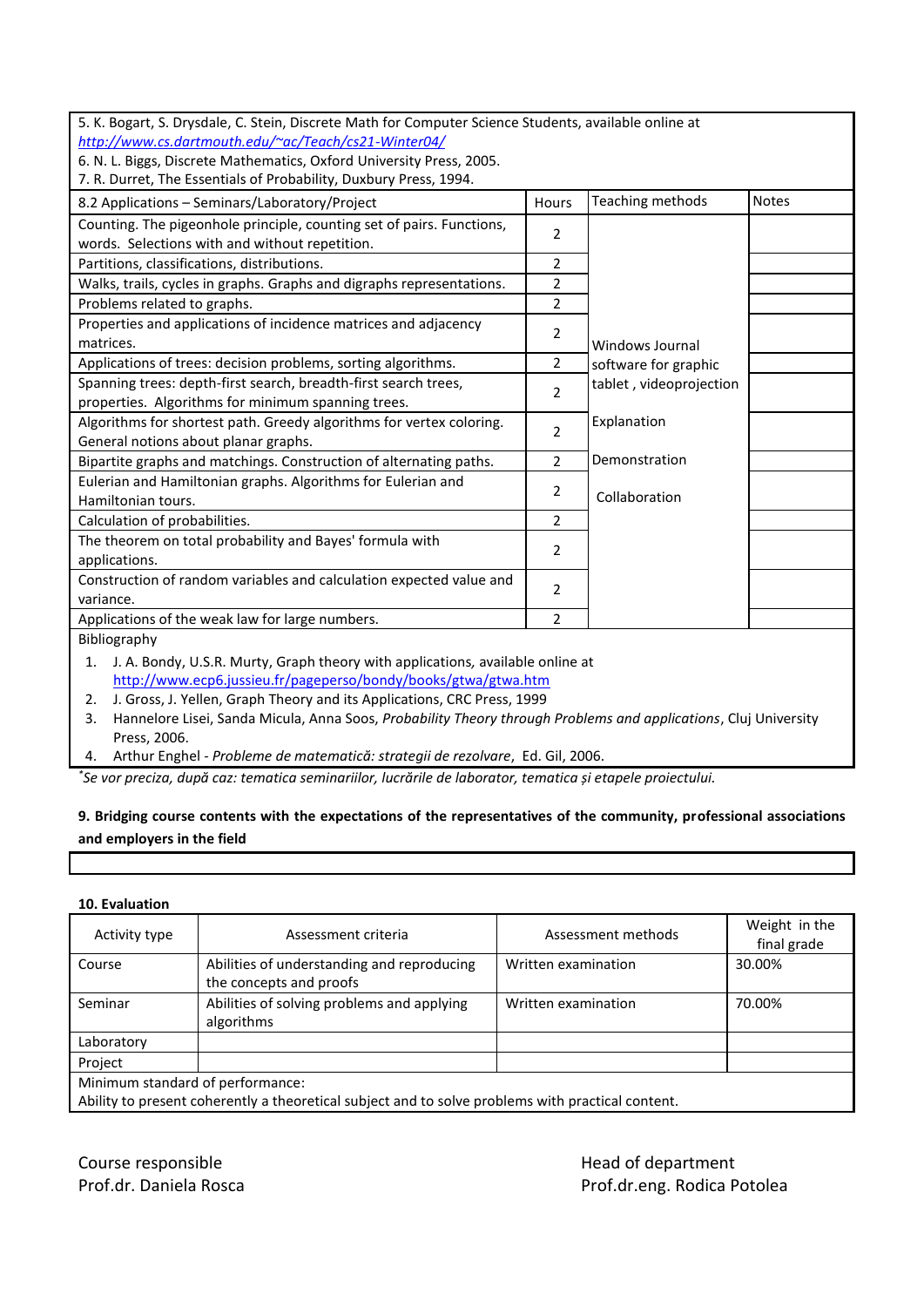# **1. Data about the program of study**

| 1.1 Institution                    | The Technical University of Cluj-Napoca            |
|------------------------------------|----------------------------------------------------|
| 1.2 Faculty                        | Faculty of Automation and Computer Science         |
| 1.3 Department                     | <b>Computer Science</b>                            |
| 1.4 Field of study                 | <b>Computer Science and Information Technology</b> |
| 1.5 Cycle of study                 | <b>Bachelor of Science</b>                         |
| 1.6 Program of study/Qualification | Computer science/ Engineer                         |
| 1.7 Form of education              | Full time                                          |
| 1.8 Subject code                   | 4.                                                 |

#### **2. Data about the subject**

| 2.1 Subject name                    |                                                  |              |                                                                                | <b>Logic Design</b>                                       |                                                                        |    |  |  |
|-------------------------------------|--------------------------------------------------|--------------|--------------------------------------------------------------------------------|-----------------------------------------------------------|------------------------------------------------------------------------|----|--|--|
| 2.2 Course responsible/lecturer     |                                                  |              |                                                                                | Prof. dr. eng. Octavian Cret - Octavian.Cret@cs.utcluj.ro |                                                                        |    |  |  |
| 2.3 Teachers in charge of seminars/ |                                                  |              |                                                                                | As.Drd.Ing. Diana Irena Pop - Diana.Pop@cs.utcluj.ro      |                                                                        |    |  |  |
| laboratory/ project                 |                                                  |              |                                                                                | Dipl. eng. Mihai Timar - mitis2010@gmail.com              |                                                                        |    |  |  |
| 2.4 Year of study                   |                                                  | 2.5 Semester |                                                                                |                                                           | 2.6 Type of assessment (E - exam, C - colloquium, V -<br>verification) |    |  |  |
|                                     |                                                  |              | $DF$ – fundamentală, DD – în domeniu, DS – de specialitate, DC – complementară |                                                           |                                                                        | DD |  |  |
| 2.7 Subject category                | DI - Impusă, DOp - opțională, DFac - facultativă |              |                                                                                |                                                           |                                                                        | DI |  |  |

# **3. Estimated total time**

| 3.1 Number of hours per week                                                         | 4  | of which: Course |  |    | <b>Seminars</b> |    | Laboratory | 2  | Project |    |
|--------------------------------------------------------------------------------------|----|------------------|--|----|-----------------|----|------------|----|---------|----|
| 3.2 Number of hours per semester                                                     | 56 | of which: Course |  | 28 | <b>Seminars</b> |    | Laboratory | 28 | Project |    |
| 3.3 Individual study:                                                                |    |                  |  |    |                 |    |            |    |         |    |
| (a) Manual, lecture material and notes, bibliography                                 |    |                  |  |    |                 |    | 25         |    |         |    |
| (b) Supplementary study in the library, online and in the field                      |    |                  |  |    |                 |    |            |    |         | 17 |
| (c) Preparation for seminars/laboratory works, homework, reports, portfolios, essays |    |                  |  |    |                 | 17 |            |    |         |    |
| (d) Tutoring                                                                         |    |                  |  |    | 6               |    |            |    |         |    |
| (e) Exams and tests                                                                  |    |                  |  |    | 9               |    |            |    |         |    |
| (f) Other activities:                                                                |    |                  |  |    |                 |    |            |    |         |    |
| 3.4 Total hours of individual study (suma $(3.3(a)3.3(f)))$<br>69                    |    |                  |  |    |                 |    |            |    |         |    |
| 3.5 Total hours per semester (3.2+3.4)<br>125                                        |    |                  |  |    |                 |    |            |    |         |    |
| 3.6 Number of credit points                                                          |    |                  |  |    | 5               |    |            |    |         |    |

# **4. Pre-requisites (where appropriate)**

| 4.1 Curriculum | • N/A                                          |
|----------------|------------------------------------------------|
| 4.5 Competence | • Mathematics (Algebra), Physics (electricity) |

# **5. Requirements (where appropriate)**

| 5.1. For the course       | A minimum of 75% course attendance rate is mandatory for being admitted to the<br>final exam. |
|---------------------------|-----------------------------------------------------------------------------------------------|
| 5.2. For the applications | Preliminary preparation of summaries from the indicated bibliography (laboratory<br>textbook) |

| 6.1 Professional competences | $C1$ – Operating with basic Mathematical, Engineering and Computer Science               |
|------------------------------|------------------------------------------------------------------------------------------|
|                              | concepts                                                                                 |
|                              | $C1.1$ – Recognizing and describing concepts that are specific to the fields of          |
|                              | calculability, complexity, programming paradigms, and modeling computational             |
|                              | and communication systems                                                                |
|                              | <b>C1.2</b> – Using specific theories and tools (algorithms, schemes, models, protocols, |
|                              | etc.) for explaining the structure and the functioning of hardware, software and         |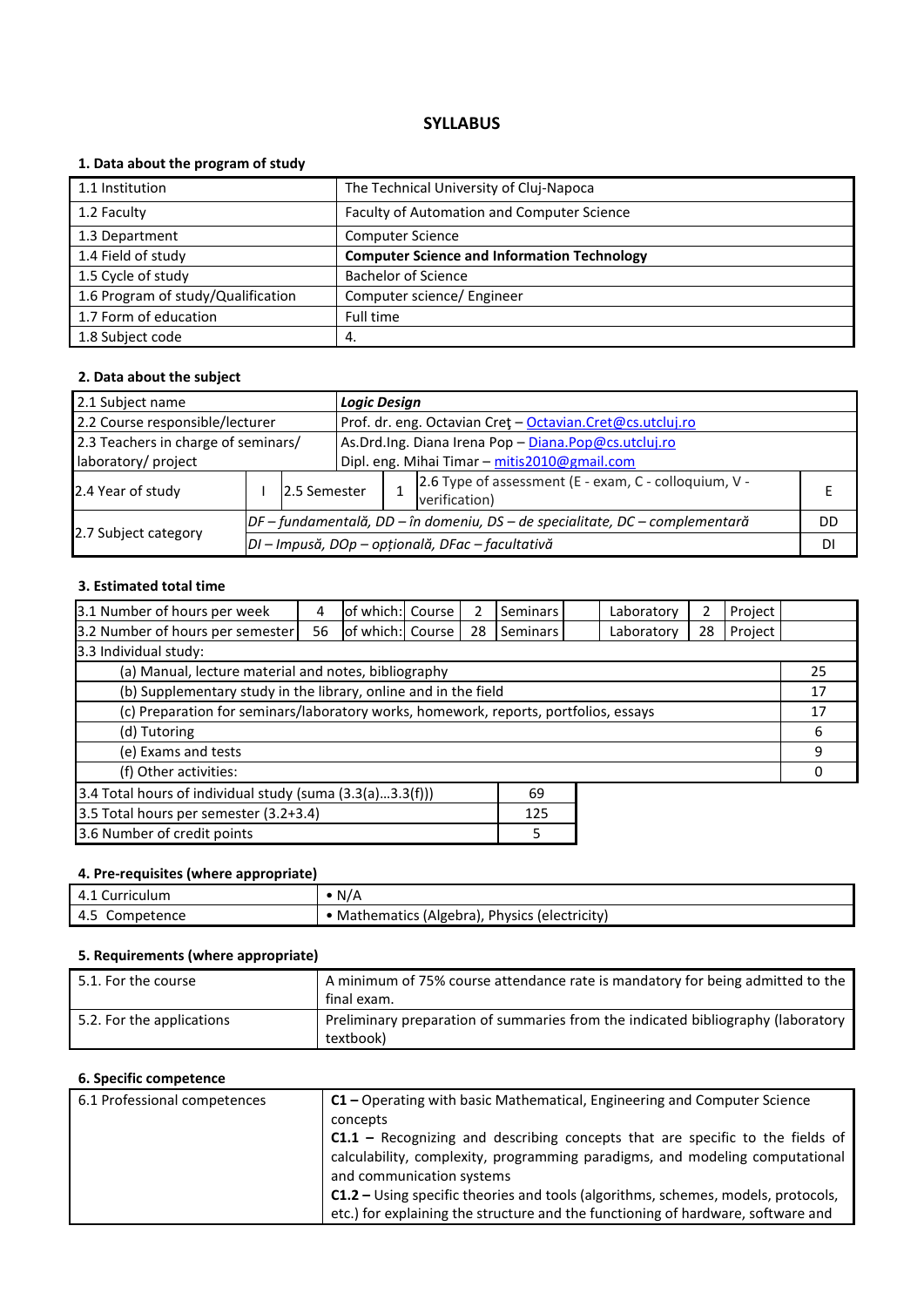|                       | communication systems<br>C1.3 - Building models for various components of computing systems<br><b>C1.4</b> - Formal evaluation of the functional and non-functional characteristics of<br>computing systems<br><b>C1.5</b> – Providing a theoretical background for the characteristics of the designed<br>systems |
|-----------------------|--------------------------------------------------------------------------------------------------------------------------------------------------------------------------------------------------------------------------------------------------------------------------------------------------------------------|
| 6.2 Cross competences | N/A                                                                                                                                                                                                                                                                                                                |

| 7.1 General objective   | The main objective of this discipline is to give to the students the bases of<br>٠<br>Logic Design, in order to make them able to analyze, design and implement<br>any digital system. |
|-------------------------|----------------------------------------------------------------------------------------------------------------------------------------------------------------------------------------|
| 7.2 Specific objectives | To reach this goal, students will learn to:                                                                                                                                            |
|                         | Analyze and synthesize combinational logic systems;                                                                                                                                    |
|                         | Analyze and synthesize synchronous and asynchronous sequential machines;                                                                                                               |
|                         | Apply digital system design principles and descriptive techniques;                                                                                                                     |
|                         | Utilize programmable devices such as FPGAs and PLDs to implement digital<br>systems;                                                                                                   |
|                         | Understand timing issues in digital systems and study these via digital circuit<br>٠<br>simulation.                                                                                    |

#### **8. Contents**

| 8.1 Lectures                                                             | Hours          | Teaching methods | <b>Notes</b> |
|--------------------------------------------------------------------------|----------------|------------------|--------------|
| Introduction. Number systems and codes, errors                           | 2              |                  |              |
| Number representation systems. Binary arithmetic                         | 2              |                  |              |
| Boolean Algebra. Boolean functions. Logic gates. Digital systems and     | 2              |                  |              |
| functions representation                                                 |                |                  |              |
| Methods for minimizing Boolean functions and systems of functions        | 2              |                  |              |
| Combinational logic circuits (CLCs) analysis and design (synthesis). SSI | 2              |                  |              |
| and MSI CLCs.                                                            |                |                  |              |
| Methods for designing digital systems with SSI, MSI, LSI and VLSI        | 2              |                  |              |
| circuits. Combinational Hazard.                                          |                | Blackboard       |              |
| Sequential logic circuits. Latches and Flip-Flops.                       | 2              | presentation     |              |
| Flip-Flops applications: frequency dividers, counters                    | $\overline{2}$ | discussions      |              |
| Flip-Flops applications: data registers, converters, memories            | 2              |                  |              |
| Methods for designing digital systems using Flip-Flops                   | 2              |                  |              |
| Methods for designing digital systems using memories, multiplexers,      | 2              |                  |              |
| decoders, counters                                                       |                |                  |              |
| Methods for designing sequential synchronous systems                     | 2              |                  |              |
| Methods for designing digital systems using programmable devices (I)     | 2              |                  |              |
| Methods for designing digital systems using programmable devices<br>(II) | $\overline{2}$ |                  |              |

Bibliography

1. Contemporary Logic Design, Randy H. Katz, Benjamin Cunnings / Addison Wesley Publishing Co., 1993.

2. Digital Design Principles and Practices, John F. Wakerly, Prentice-Hall, 2000.

3. FPGA-based System Design, Wayne Wolf, PRENTICE HALL Professional Technical Reference Upper Saddle River, NJ 07458 www.phptr.com ISBN: 0-13-142461-0.

| 8.2 Applications - Seminars/Laboratory/Project                     | Hours | Teaching methods       | <b>Notes</b> |
|--------------------------------------------------------------------|-------|------------------------|--------------|
| <b>Basic Logic Circuits</b>                                        |       |                        |              |
| ActiveHDL Schematic Editor and Simulator (I)                       |       |                        |              |
| ActiveHDL Schematic Editor and Simulator (II)                      |       | Practical work on test |              |
| Combinational Logic Circuits (I)                                   |       | boards, FPGA boards,   |              |
| Combinational Logic Circuits (II) - MSI circuits                   |       | specialized software,  |              |
| Combinational Logic Circuits (III) - Complex circuits              |       | blackboard             |              |
| Synthesis of Combinatorial Logic Circuits using Programmable Logic | 2     | presentations,         |              |
| <b>Devices</b>                                                     |       | supplemental           |              |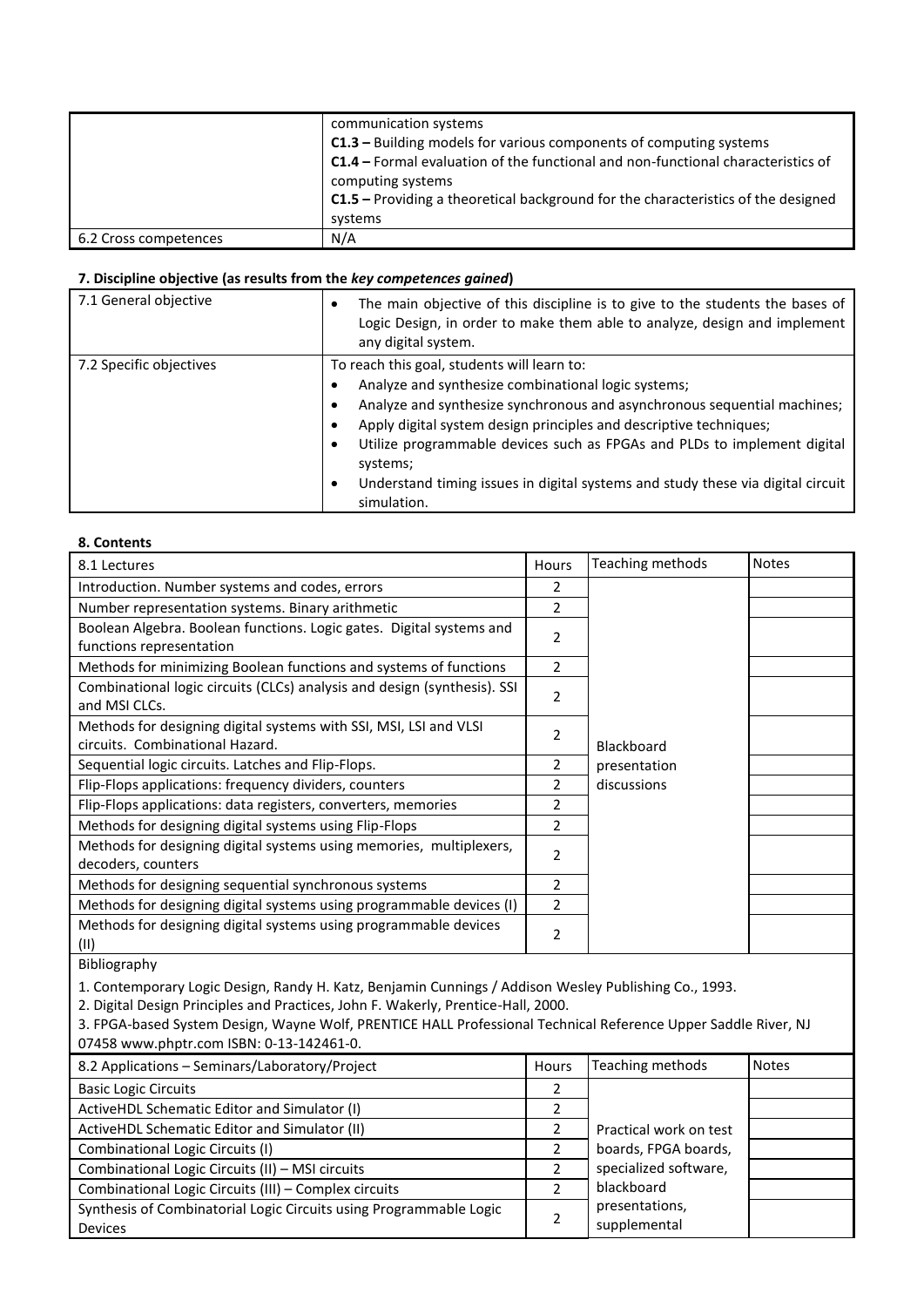| Flip-flops                                                                                                                                                                                                                                            | explanations and |  |
|-------------------------------------------------------------------------------------------------------------------------------------------------------------------------------------------------------------------------------------------------------|------------------|--|
| Counters (I)                                                                                                                                                                                                                                          | discussions      |  |
| Counters (II)                                                                                                                                                                                                                                         |                  |  |
| Registers and Shift Registers                                                                                                                                                                                                                         |                  |  |
| The XILINX FPGA Family                                                                                                                                                                                                                                |                  |  |
| Synthesis of Sequential Logic Circuits using FPGA Devices                                                                                                                                                                                             |                  |  |
| Laboratory test                                                                                                                                                                                                                                       |                  |  |
| Bibliography                                                                                                                                                                                                                                          |                  |  |
| A Applicate of the contract of the contract of $\hat{L}$ decoded the contract $\hat{L}$ and $\hat{L}$ and $\hat{L}$ and $\hat{L}$ and $\hat{L}$ and $\hat{L}$ and $\hat{L}$ and $\hat{L}$ and $\hat{L}$ and $\hat{L}$ and $\hat{L}$ and $\hat{L}$ and |                  |  |

1. Analiza şi sinteza dispozitivelor numerice, Îndrumător de laborator, Ediţia a-3-a, L. Văcariu, O. Creţ, A. Neţin, Ed. U.T. Press, Cluj-Napoca, 2009.

*\* Se vor preciza, după caz: tematica seminariilor, lucrările de laborator, tematica și etapele proiectului.*

### **9. Bridging course contents with the expectations of the representatives of the community, professional associations and employers in the field**

• Since this discipline is a basic one in Computer Science, its content is "classic" but also modern because it familiarizes students with the modern principles of Logic Design (utilization of modern simulation and synthesis tools, FPGA and CPLD-based design etc.). Its contents have been discussed with major academia and industry actors from Romania, Europe and U.S.A. and it has been evaluated several times by Romanian Governmental Agencies like CNEAA and ARACIS.

#### **10. Evaluation**

| Activity type                                 | Assessment criteria                                                                             | Assessment methods  | Weight in the<br>final grade |  |  |  |
|-----------------------------------------------|-------------------------------------------------------------------------------------------------|---------------------|------------------------------|--|--|--|
| Course                                        | Problems solving abilities                                                                      | <b>Written Exam</b> | 70%                          |  |  |  |
|                                               | Presence, (Inter)activity                                                                       |                     |                              |  |  |  |
| Seminar                                       |                                                                                                 |                     |                              |  |  |  |
| Laboratory                                    | Problems solving abilities                                                                      | <b>Written Exam</b> | 30%                          |  |  |  |
|                                               | Presence, (Inter)activity                                                                       |                     |                              |  |  |  |
| Project                                       |                                                                                                 |                     |                              |  |  |  |
| Minimum standard of performance:              |                                                                                                 |                     |                              |  |  |  |
|                                               | Modeling and solving typical Logic Design problems using the domain-specific formal apparatus.  |                     |                              |  |  |  |
|                                               | Grade calculus: 30% lab + 70% final exam                                                        |                     |                              |  |  |  |
|                                               | Conditions for participating in the final exam: Lab $\geq$ 5                                    |                     |                              |  |  |  |
| Conditions for promotion: final exam $\geq$ 5 |                                                                                                 |                     |                              |  |  |  |
|                                               | For participating in the final written exam minimum of 80% course attendance rate is necessary. |                     |                              |  |  |  |
|                                               |                                                                                                 |                     |                              |  |  |  |

Course responsible **Course and Course responsible** and the Head of department

Prof.dr. Octavian Cret **Prof.dr. eng. Rodica Potolea**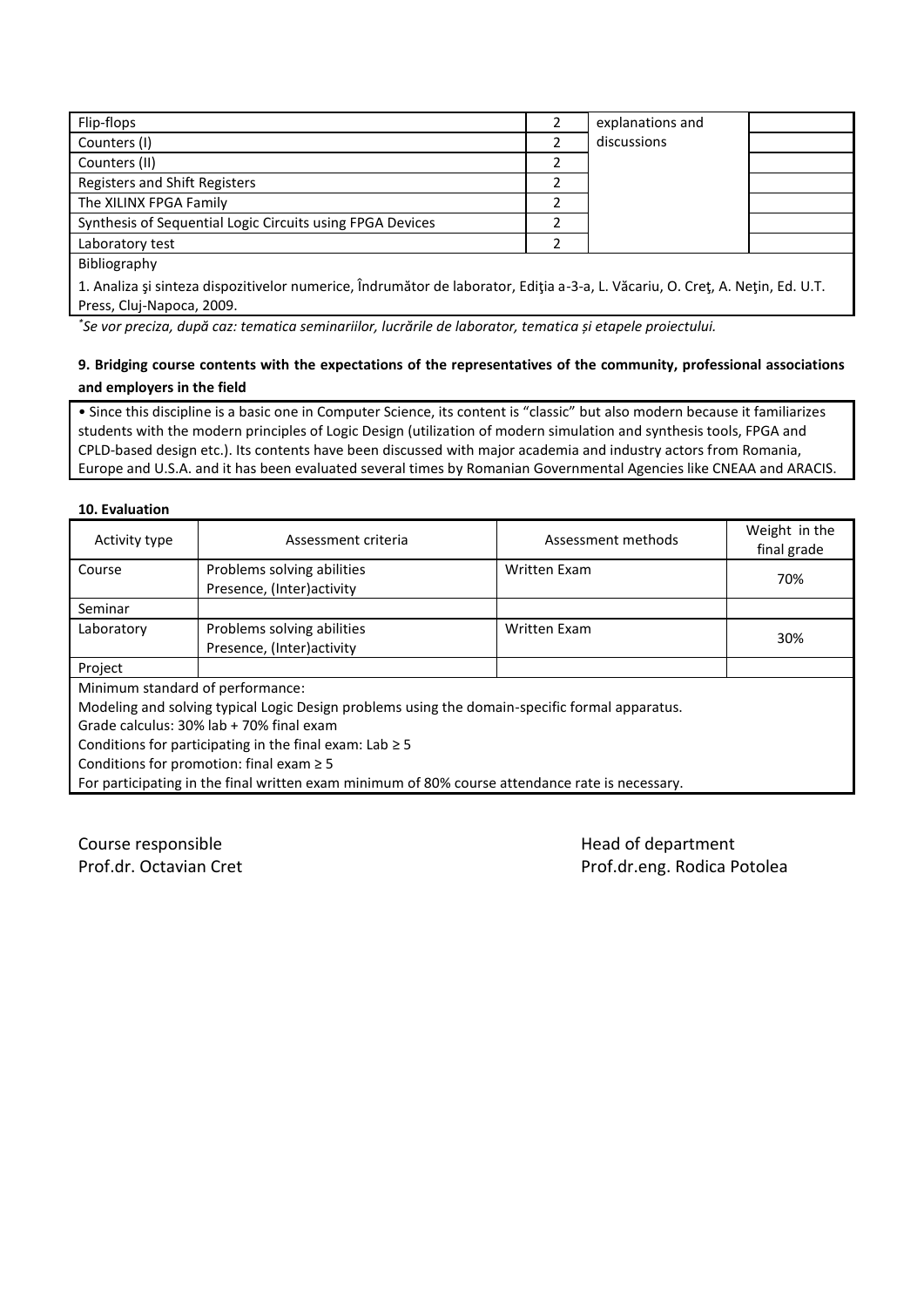# **1. Data about the program of study**

| 1.1 Institution                    | The Technical University of Cluj-Napoca            |
|------------------------------------|----------------------------------------------------|
| 1.2 Faculty                        | Faculty of Automation and Computer Science         |
| 1.3 Department                     | <b>Computer Science</b>                            |
| 1.4 Field of study                 | <b>Computer Science and Information Technology</b> |
| 1.5 Cycle of study                 | <b>Bachelor of Science</b>                         |
| 1.6 Program of study/Qualification | Computer science/ Engineer                         |
| 1.7 Form of education              | Full time                                          |
| 1.8 Subject code                   | -5.                                                |

#### **2. Data about the subject**

| 2.1 Subject name<br><b>Computer Programming</b>                      |  |                                                                              |                                                                        |                                                             |    |  |  |
|----------------------------------------------------------------------|--|------------------------------------------------------------------------------|------------------------------------------------------------------------|-------------------------------------------------------------|----|--|--|
| 2.2 Course responsible/lecturer                                      |  |                                                                              |                                                                        | Lect. dr. eng. Marius Joldos - Marius.Joldos@cs.utcluj.ro   |    |  |  |
| 2.3 Teachers in charge of seminars/                                  |  |                                                                              |                                                                        | Asist. dr. eng. Ciprian Pocol - Ciprian. Pocol@cs.utcluj.ro |    |  |  |
| Eng. Budusan Ciprian - cipribudusan@gmail.com<br>laboratory/ project |  |                                                                              |                                                                        |                                                             |    |  |  |
| 2.4 Year of study                                                    |  | 12.5 Semester                                                                | 2.6 Type of assessment (E - exam, C - colloquium, V -<br>verification) |                                                             |    |  |  |
| 2.7 Subject category                                                 |  | DF – fundamentală, DD – în domeniu, DS – de specialitate, DC – complementară |                                                                        |                                                             | DF |  |  |
|                                                                      |  | DI - Impusă, DOp - opțională, DFac - facultativă                             |                                                                        |                                                             |    |  |  |

# **3. Estimated total time**

| 3.1 Number of hours per week                                                         | 5  | of which: Course |  |    | <b>Seminars</b> | 1  | Laboratory | 2  | Project |    |
|--------------------------------------------------------------------------------------|----|------------------|--|----|-----------------|----|------------|----|---------|----|
| 3.2 Number of hours per semester                                                     | 70 | of which: Course |  | 28 | <b>Seminars</b> | 14 | Laboratory | 28 | Project |    |
| 3.3 Individual study:                                                                |    |                  |  |    |                 |    |            |    |         |    |
| (a) Manual, lecture material and notes, bibliography                                 |    |                  |  |    |                 |    |            | 30 |         |    |
| (b) Supplementary study in the library, online and in the field                      |    |                  |  |    |                 |    |            |    |         | 25 |
| (c) Preparation for seminars/laboratory works, homework, reports, portfolios, essays |    |                  |  |    |                 |    | 13         |    |         |    |
| (d) Tutoring                                                                         |    |                  |  |    |                 |    |            |    |         |    |
| (e) Exams and tests                                                                  |    |                  |  |    |                 |    | 5          |    |         |    |
| (f) Other activities:                                                                |    |                  |  |    |                 |    |            |    |         |    |
| 3.4 Total hours of individual study (suma (3.3(a)3.3(f)))<br>80                      |    |                  |  |    |                 |    |            |    |         |    |
| 3.5 Total hours per semester (3.2+3.4)<br>150                                        |    |                  |  |    |                 |    |            |    |         |    |
| 3.6 Number of credit points                                                          |    |                  |  |    | 6               |    |            |    |         |    |

# **4. Pre-requisites (where appropriate)**

| $\overline{\phantom{a}}$<br>$\overline{ }$<br>Curriculum<br>-4.1 | N/A |
|------------------------------------------------------------------|-----|
| mpetence\<br>4.U<br>ັ<br>- -                                     | N/A |

# **5. Requirements (where appropriate)**

| the course <sup>.</sup><br>For<br><u>.</u> | N/A |
|--------------------------------------------|-----|
| Ε.<br>the applications *<br>For<br><u></u> | N/A |

| 6.1 Professional competences | $C1$ – Operating with basic Mathematical, Engineering and Computer Science                                                                                                                     |
|------------------------------|------------------------------------------------------------------------------------------------------------------------------------------------------------------------------------------------|
|                              | concepts                                                                                                                                                                                       |
|                              | C1.1 - Recognizing and describing specific concepts to calculability, complexity,<br>programming paradigms and modeling of computing and communication<br>systems                              |
|                              | C1.2 - Using specific theories and tools (algorithms, schemes, models, protocols,<br>etc.) for explaining the structure and the functioning of hardware, software and<br>communication systems |
|                              | C1.3 - Building models for various components of computing systems                                                                                                                             |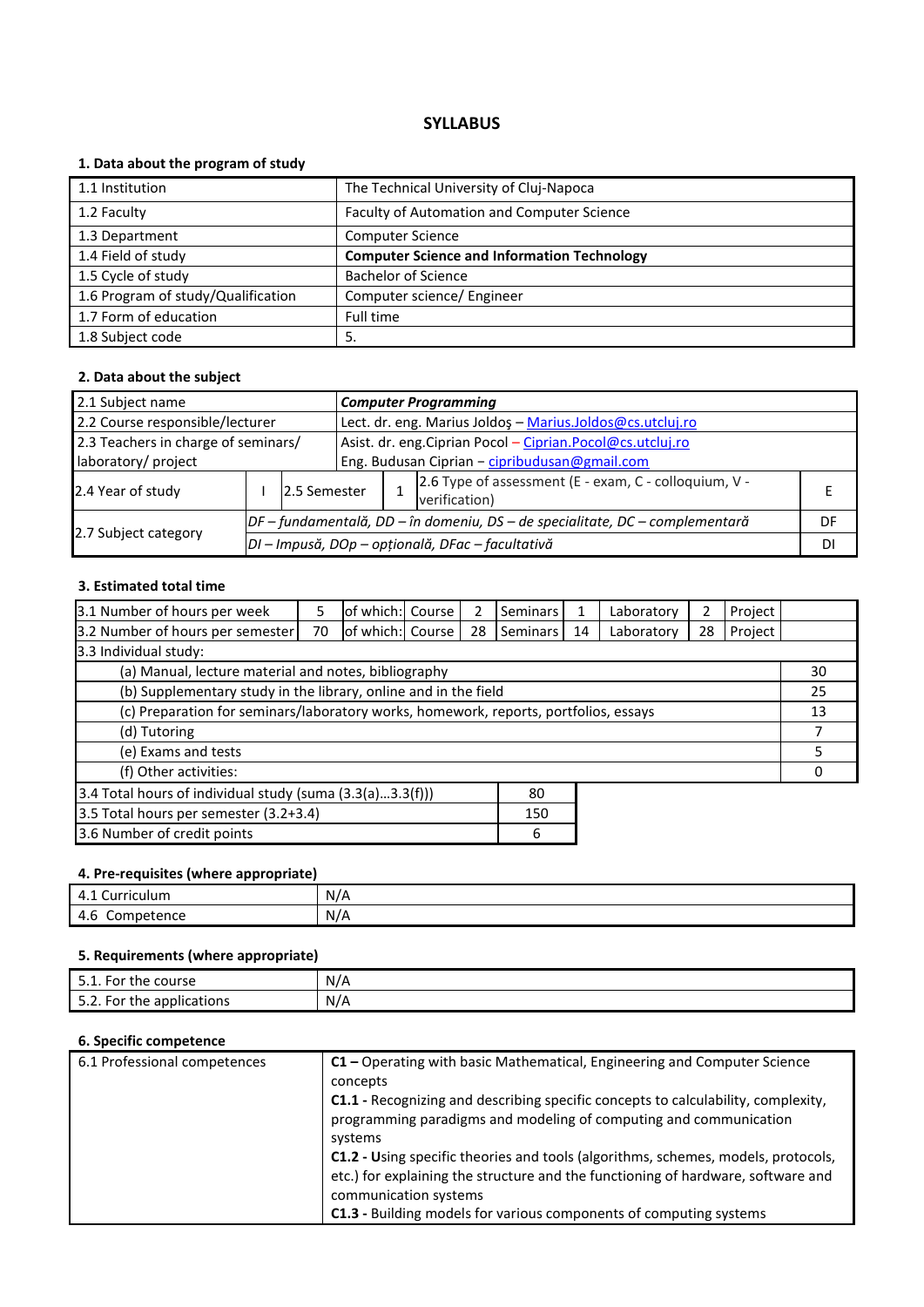|                       | <b>C1.4 - Formal evaluation of the functional and non-functional characteristics of</b><br>computing systems<br>C1.5 - Providing theoretical background for the characteristics of the designed<br>systems |
|-----------------------|------------------------------------------------------------------------------------------------------------------------------------------------------------------------------------------------------------|
| 6.2 Cross competences | N/A                                                                                                                                                                                                        |

| 7.1 General objective   | To learn how to use a general purpose high level programming language for<br>writing programs                                                                                                                                                                                                                                                                                                                            |
|-------------------------|--------------------------------------------------------------------------------------------------------------------------------------------------------------------------------------------------------------------------------------------------------------------------------------------------------------------------------------------------------------------------------------------------------------------------|
| 7.2 Specific objectives | • To understand a small-sized problem stated in a natural language, and develop<br>a solution as a computer program.<br>• To understand code written by other programmers and reason critically about<br>them.<br>• To design and implement computer programs in C using the<br>structured/modular approach.<br>• To learn a good programming style.<br>• To determine the causes of programming errors and correct them |

#### **8. Contents**

| 8.1 Lectures                                                                                                                                          | Hours          | Teaching methods    | <b>Notes</b>  |
|-------------------------------------------------------------------------------------------------------------------------------------------------------|----------------|---------------------|---------------|
| Programming Languages. Stages of Problem solving Using<br>Computers. Algorithm - Definition, Properties. C features. Simple<br>Data Types. Simple I/O | $\overline{2}$ |                     |               |
| Programming Style. Digital Representations. Variables and<br>Expressions                                                                              | 2              |                     |               |
| C Statements. C Preprocessing                                                                                                                         | $\mathfrak{p}$ |                     |               |
| Functions (Structure, Invocation, Parameter passing, Functions as<br>parameters, Variable scope). Functions for character processing                  | 2              |                     |               |
| Modular Programming. Debugging                                                                                                                        | 2              |                     |               |
| Pointers. Memory Management.                                                                                                                          | 2              | Lectures, demos and | Uses a video- |
| Pointers and Arrays. Function Pointers                                                                                                                | 2              | discussions         | projector     |
| C Character Strings. C library                                                                                                                        | 2              |                     |               |
| Structures, unions, enumerations. User-defined Types                                                                                                  | 2              |                     |               |
| File Handling. High Level I/O.                                                                                                                        | $\overline{2}$ |                     |               |
| Recursion. Mechanism and Examples                                                                                                                     | $\mathfrak{p}$ |                     |               |
| Working with time. I/O redirection. Variable length argument lists.<br>Command line arguments. Self referential structures                            | 2              |                     |               |
| Sample Programs Explained. (Combinatorial generation. Simple<br>Sorting Algorithms)                                                                   | 2              |                     |               |
| Review                                                                                                                                                | $\mathfrak{p}$ |                     |               |

Bibliography

1. Paul and Harvey Deitel, C: How to program, Pearson Education, 6ed, 2010

2. K.N. King, C Programming: A modern Approach, W.W. Norton, 2008

3. Stephen Prata, C Primer Plus, Sams, 5ed, 2004

4. Brain W. Kernighan, Dennis M. Ritchie – The C Programming Language, Prentice Hall, Inc., 1988.

5. William H. Press – Numerical Recipes in C - The Art of Scientific Computing – freely available on the Web (same address)

| 8.2 Applications - Seminars/Laboratory/Project         | Hours | Teaching methods       | <b>Notes</b> |
|--------------------------------------------------------|-------|------------------------|--------------|
| S1. Algorithm Representations (Flowcharts, Pseudocode) |       |                        |              |
| S2. Operators, Expressions, Functions                  |       |                        |              |
| S3. Functions and Modular Programming                  |       | Tutoring, discussions, |              |
| S4. Pointers and Memory Management                     |       | and in class problem   |              |
| S5. String Manipulation. Command Line Arguments        |       | solving                |              |
| S6. Structures, Unions, Enumerations                   |       |                        |              |
| S7. Recursion. Working with Files                      |       |                        |              |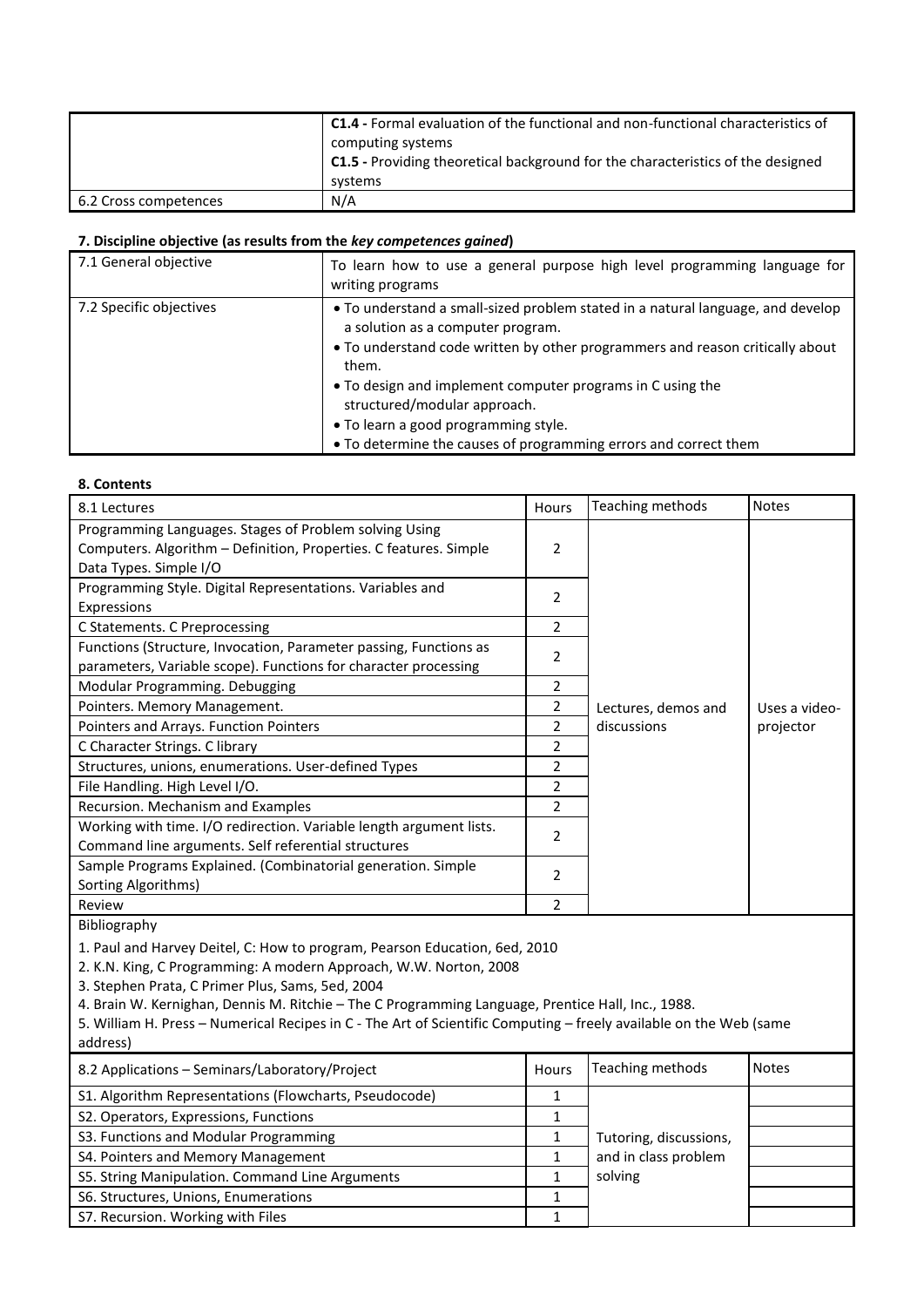| L1. Pseudo code. Interactive Development Environments for C. Setting<br>up and Using Codeblocks IDE                                                                                                                                                                                           | $\overline{2}$           |                                                               |                                                         |
|-----------------------------------------------------------------------------------------------------------------------------------------------------------------------------------------------------------------------------------------------------------------------------------------------|--------------------------|---------------------------------------------------------------|---------------------------------------------------------|
| L2. Simple IO in C                                                                                                                                                                                                                                                                            | 2                        |                                                               |                                                         |
| L3. Expressions in C                                                                                                                                                                                                                                                                          | 2                        |                                                               |                                                         |
| L4. Statements in C                                                                                                                                                                                                                                                                           | 2                        |                                                               |                                                         |
| L5. Functions. Debugging C programs                                                                                                                                                                                                                                                           | $\mathfrak{p}$           |                                                               |                                                         |
| L6. Modular Programming                                                                                                                                                                                                                                                                       |                          | Tutoring, discussions,<br>and assisted program<br>development | PCs equipped<br>with MinGW<br>C and Code-<br>blocks IDE |
| L7. Pointers. Pointers and Arrays                                                                                                                                                                                                                                                             |                          |                                                               |                                                         |
| L8. Memory allocation. Pointers to functions                                                                                                                                                                                                                                                  |                          |                                                               |                                                         |
| L9. String manipulation                                                                                                                                                                                                                                                                       | $\overline{\phantom{a}}$ |                                                               |                                                         |
| L10. Structures, Unions, Enumerations                                                                                                                                                                                                                                                         | 2                        |                                                               |                                                         |
| L11. High level I/O in C.                                                                                                                                                                                                                                                                     | $\overline{\phantom{a}}$ |                                                               |                                                         |
| L12. Recursion                                                                                                                                                                                                                                                                                | $\mathfrak{p}$           |                                                               |                                                         |
| L13. Review                                                                                                                                                                                                                                                                                   | $\overline{\phantom{a}}$ |                                                               |                                                         |
| L14. Laboratory test                                                                                                                                                                                                                                                                          | $\overline{2}$           |                                                               |                                                         |
| Bibliography                                                                                                                                                                                                                                                                                  |                          |                                                               |                                                         |
| $\mathbf{u}$ , and $\mathbf{u}$ , and $\mathbf{u}$ , and $\mathbf{u}$ , and $\mathbf{u}$ , and $\mathbf{u}$ , and $\mathbf{u}$ , and $\mathbf{u}$ , and $\mathbf{u}$ , and $\mathbf{u}$ , and $\mathbf{u}$ , and $\mathbf{u}$ , and $\mathbf{u}$ , and $\mathbf{u}$ , and $\mathbf{u}$ ,<br>. |                          |                                                               |                                                         |

1. Moodle site for course available at[: https://labacal.utcluj.ro](https://labacal.utcluj.ro/) (laboratory session description are available on the site) *\* Se vor preciza, după caz: tematica seminariilor, lucrările de laborator, tematica și etapele proiectului.*

# **9. Bridging course contents with the expectations of the representatives of the community, professional associations and employers in the field**

The contents of the course is in accordance with the ACM Computer Science Curricula recommendations.

#### **10. Evaluation**

| Activity type                                                       | Assessment criteria                | Assessment methods                                                      | Weight in the<br>final grade |  |  |
|---------------------------------------------------------------------|------------------------------------|-------------------------------------------------------------------------|------------------------------|--|--|
| Course                                                              | Written exam                       | Written exams:                                                          |                              |  |  |
|                                                                     |                                    | In-class tests                                                          | 10%                          |  |  |
|                                                                     |                                    | Final                                                                   | 60%                          |  |  |
| Seminar                                                             | Seminar activity may bring bonuses |                                                                         |                              |  |  |
| Laboratory                                                          | Laboratory test                    | Evaluation of program<br>implementation<br>In class activity evaluation | 30%                          |  |  |
| Project                                                             |                                    |                                                                         |                              |  |  |
| Minimum standard of performance:                                    |                                    |                                                                         |                              |  |  |
| Grade calculus: 10% midterm + 30% laboratory + 60% final exam       |                                    |                                                                         |                              |  |  |
| Conditions for participating in the final exam: Laboratory $\geq 5$ |                                    |                                                                         |                              |  |  |
| Conditions for promotion: grade $\geq$ 5                            |                                    |                                                                         |                              |  |  |

Course responsible **Course responsible Head of department** 

S.l.dr. Marius Joldos **Prof.dr.eng. Rodica Potolea**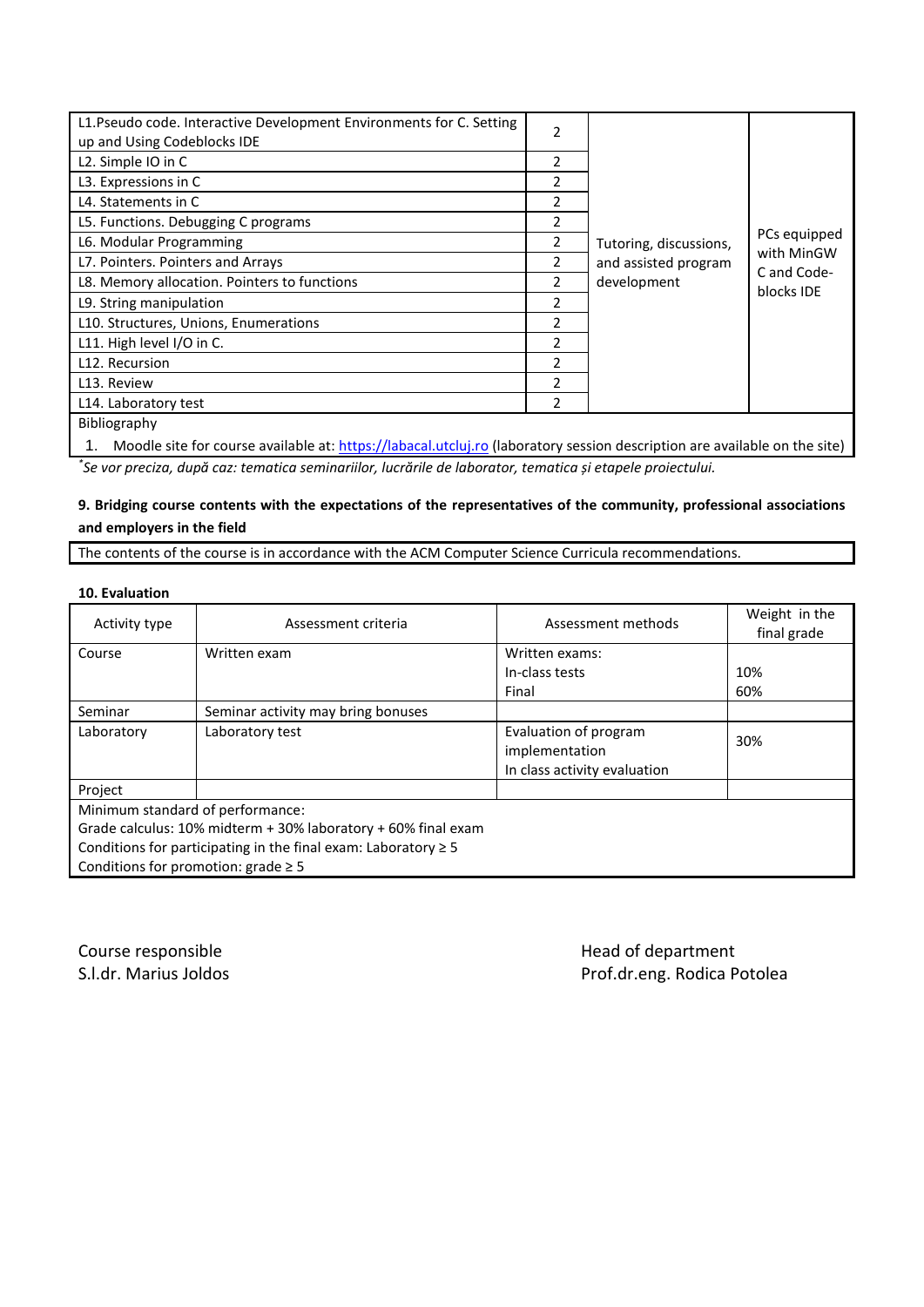# **1. Data about the program of study**

| 1.1 Institution                    | The Technical University of Cluj-Napoca            |
|------------------------------------|----------------------------------------------------|
| 1.2 Faculty                        | Faculty of Automation and Computer Science         |
| 1.3 Department                     | <b>Computer Science</b>                            |
| 1.4 Field of study                 | <b>Computer Science and Information Technology</b> |
| 1.5 Cycle of study                 | <b>Bachelor of Science</b>                         |
| 1.6 Program of study/Qualification | Computer science/ Engineer                         |
| 1.7 Form of education              | Full time                                          |
| 1.8 Subject code                   | 6.                                                 |

#### **2. Data about the subject**

| 2.1 Subject name                    |  |                                                  |                                                                                | <b>Physics</b> |                                                                        |  |  |  |
|-------------------------------------|--|--------------------------------------------------|--------------------------------------------------------------------------------|----------------|------------------------------------------------------------------------|--|--|--|
| 2.2 Course responsible/lecturer     |  |                                                  | Prof.dr.fiz. Radu Fechete                                                      |                |                                                                        |  |  |  |
| 2.3 Teachers in charge of seminars/ |  |                                                  | Lect. Dr. Codruta Badea; Assist. Dr. Dumitrita Corpodean                       |                |                                                                        |  |  |  |
| laboratory/ project                 |  |                                                  |                                                                                |                |                                                                        |  |  |  |
| 2.4 Year of study                   |  | 2.5 Semester                                     |                                                                                |                | 2.6 Type of assessment (E - exam, C - colloquium, V -<br>verification) |  |  |  |
|                                     |  |                                                  | $DF$ – fundamentală, DD – în domeniu, DS – de specialitate, DC – complementară |                |                                                                        |  |  |  |
| 2.7 Subject category                |  | DI - Impusă, DOp - opțională, DFac - facultativă |                                                                                |                |                                                                        |  |  |  |

# **3. Estimated total time**

| 3.1 Number of hours per week                                                         | 3  | of which: Course |  |    | <b>Seminars</b> |  | Laboratory | 1  | Project |  |
|--------------------------------------------------------------------------------------|----|------------------|--|----|-----------------|--|------------|----|---------|--|
| 3.2 Number of hours per semester                                                     | 42 | of which: Course |  | 28 | <b>Seminars</b> |  | Laboratory | 14 | Project |  |
| 3.3 Individual study:                                                                |    |                  |  |    |                 |  |            |    |         |  |
| (a) Manual, lecture material and notes, bibliography                                 |    |                  |  |    |                 |  |            |    | 16      |  |
| (b) Supplementary study in the library, online and in the field                      |    |                  |  |    |                 |  |            | 10 |         |  |
| (c) Preparation for seminars/laboratory works, homework, reports, portfolios, essays |    |                  |  |    |                 |  |            | 14 |         |  |
| (d) Tutoring                                                                         |    |                  |  |    |                 |  |            |    | 10      |  |
| (e) Exams and tests                                                                  |    |                  |  |    |                 |  |            |    | 3       |  |
| (f) Other activities:                                                                |    |                  |  |    |                 |  |            | 5  |         |  |
| 3.4 Total hours of individual study (suma (3.3(a)3.3(f)))<br>58                      |    |                  |  |    |                 |  |            |    |         |  |
| 3.5 Total hours per semester (3.2+3.4)<br>100                                        |    |                  |  |    |                 |  |            |    |         |  |
| 3.6 Number of credit points                                                          |    |                  |  |    | 4               |  |            |    |         |  |

# **4. Pre-requisites (where appropriate)**

| 4.1 Curriculum | Good knowledge in high school physics<br>Good knowledge in high school mathematics |
|----------------|------------------------------------------------------------------------------------|
| 4.7 Competence | Some knowledge in operating computers (Word, Power Point, Excel, www).             |

### **5. Requirements (where appropriate)**

| I E 1<br>$\overline{\phantom{0}}$<br>5.1. For<br>course<br>the | $N/\sim$ |
|----------------------------------------------------------------|----------|
| $\blacksquare$<br><b>For</b><br>applications<br>the<br><b></b> | N/A      |

| 6.1 Professional competences | C1 - Operating with basic Mathematical, Engineering and Computer Science                                                                                      |
|------------------------------|---------------------------------------------------------------------------------------------------------------------------------------------------------------|
|                              | concepts                                                                                                                                                      |
|                              | <b>C1.1</b> - Recognizing and describing specific concepts to calculability, complexity,<br>programming paradigms and modeling of computing and communication |
|                              | systems                                                                                                                                                       |
|                              | C1.2 - Using specific theories and tools (algorithms, schemes, models, protocols,                                                                             |
|                              | etc.) for explaining the structure and the functioning of hardware, software and                                                                              |
|                              | communication systems                                                                                                                                         |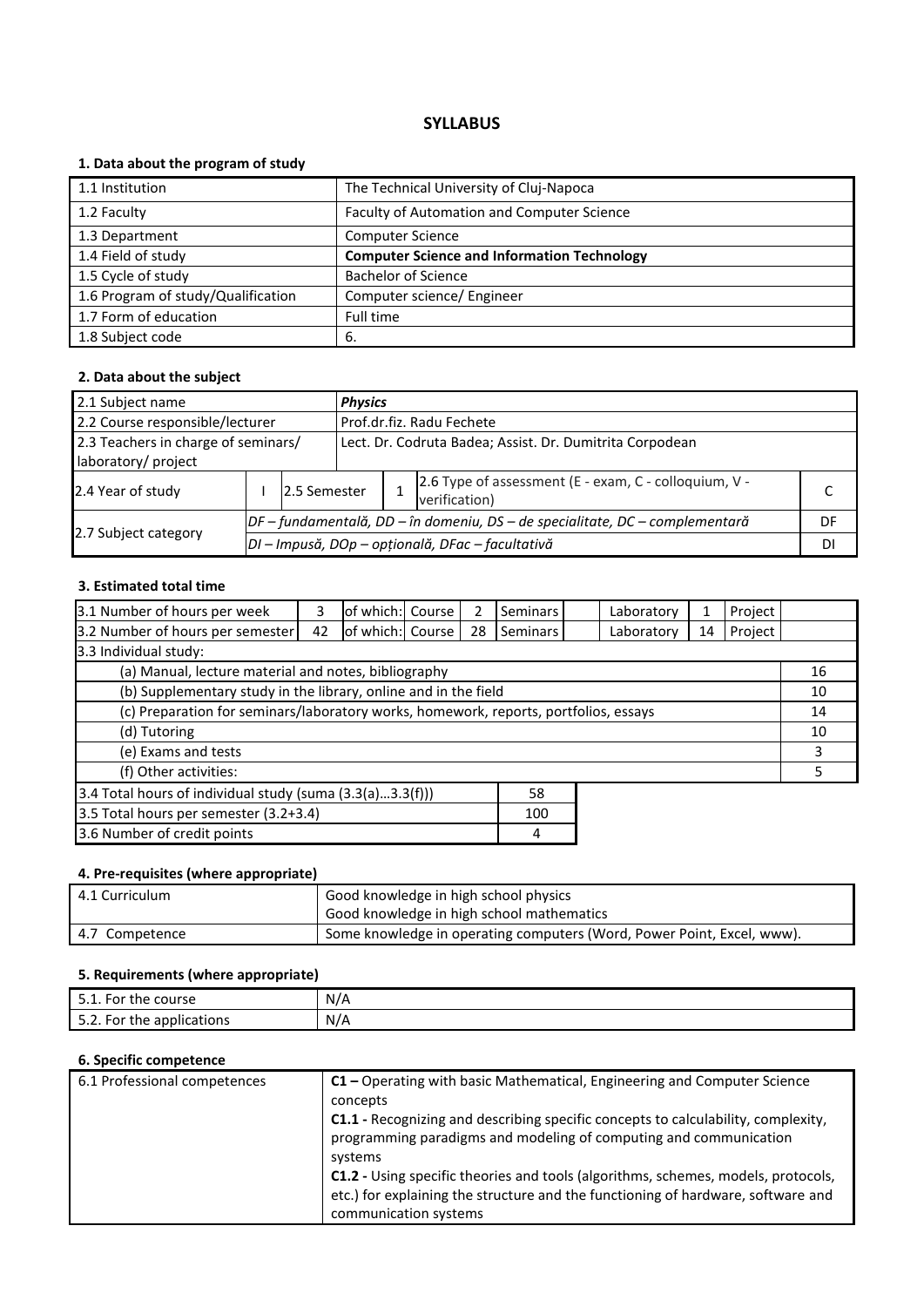|                       | C1.3 - Building models for various components of computing systems<br>C1.4 - Formal evaluation of the functional and non-functional characteristics of<br>computing systems<br>C1.5 - Providing theoretical background for the characteristics of the designed<br>systems |
|-----------------------|---------------------------------------------------------------------------------------------------------------------------------------------------------------------------------------------------------------------------------------------------------------------------|
| 6.2 Cross competences | N/A                                                                                                                                                                                                                                                                       |

| 7.1 General objective   | Introduction of the most important physical quantities that are encountered<br>$\bullet$<br>in automation engineering.<br>Introduction of the main laws of physics that play a central role in<br>٠<br>automation engineering applications.                                                                                                                                                                                                                                                                                                                                                                                                                                                                                                                                                                                                                                                             |
|-------------------------|---------------------------------------------------------------------------------------------------------------------------------------------------------------------------------------------------------------------------------------------------------------------------------------------------------------------------------------------------------------------------------------------------------------------------------------------------------------------------------------------------------------------------------------------------------------------------------------------------------------------------------------------------------------------------------------------------------------------------------------------------------------------------------------------------------------------------------------------------------------------------------------------------------|
| 7.2 Specific objectives | Understanding of the most important laws of classical mechanics<br>٠<br>Knowledge of the oscillatory and wave phenomena<br>٠<br>Knowledge of the sound characteristics and transfer phenomena<br>٠<br>Knowledge of the electrical, magnetically and electromagnetic phenomena.<br>٠<br>Knowledge of the quantum mechanical phenomena.<br>٠<br>The ability to document alone in a given scientific problem using the books<br>٠<br>library and the Internet.<br>The ability to elaborate and to present a report on a given scientific problem<br>٠<br>The ability to represent graphically the physical quantities.<br>٠<br>The ability to use commercial computer programs for interpretation of the<br>٠<br>experimental data.<br>The ability to solve a given physical problem and to express it in a<br>٠<br>mathematical form.<br>The ability to work in a team for solving real physical problems |

# **8. Contents**

| 8.1 Lectures                                                              | <b>Hours</b>   | Teaching methods                | <b>Notes</b> |
|---------------------------------------------------------------------------|----------------|---------------------------------|--------------|
| Introductions. Physical quantities (fundamental physical quantities,      | 2              |                                 |              |
| derivate physical quantities). Space - time motion. Elements of motion.   |                |                                 |              |
| Basics of kinematics: velocity, acceleration, linear motions, curvilinear | 2              |                                 |              |
| motions, circular motion.                                                 |                | Didactic discourse,             |              |
| Dynamics: Principle of dynamics. Specific physical quantities (mass,      | $\overline{2}$ | exposure and explanation of     |              |
| force, linear momentum, mechanic work, energy, power.)                    |                | curricular subjects, narrative- |              |
| Conservations laws of dynamics: linear momentum, kinetically              | $\overline{2}$ | story related to the physics    |              |
| momentum, energy, orbital momentum.                                       |                | history and association with    |              |
| Oscillatory motion: linearly harmonically oscillator, dumped              |                | real life facts. Didactic       |              |
| oscillations, forced oscillations, resonance, Superposition of parallel   | 2              | conversation                    |              |
| and perpendicular oscillations.                                           |                | (heuristics and catechetic) in  |              |
| Waves. Wave function. Differential equation, Characteristic               |                | which the students are          |              |
| phenomena: reflection, refraction, interference, diffraction, dispersion, | 2              | involved.                       |              |
| absorption.                                                               |                | Demonstration of physical       |              |
| Elastic mechanic waves. Longitudinal waves in solids, liquids and         | 2              | laws in mathematical form       |              |
| gases. Wave intensity.                                                    |                | and using objects to            |              |
| Acoustics: sounds quality (sources, properties, parameters), closed       | 2              | represents the                  |              |
| chambers acoustics, sound reverberation, Doppler effect, ultrasounds.     |                | physical phenomena              |              |
| Electromagnetic waves: velocity, transversally, intensity, and range.     | 2              | at reduced scale.               |              |
| Photometrical quantities. Polarization.                                   |                | Demonstration with actions      |              |
| Quantum Mechanics: thermal radiation (specific physical quantities;       |                | performed by students which     |              |
| spectral density of energy function and Rayleigh-Jeans, Wien, Planck's    |                | are asked to: extract from      |              |
| laws, Stefan-Boltzmann law, Wien's displacement law), photoelectric       | $\overline{2}$ | problem the                     |              |
| effect, Compton effect, Generation of pairs (particle antiparticle), de   |                | significant data, to            |              |
| Broglie hypothesis.                                                       |                | observe, identify and           |              |
| Waves attached to particles. Davisson-Germer experiment. Wave             |                | classifyphysical laws and types |              |
| group. Schrödinger equation. Wave function properties. Potential gap.     | $\overline{2}$ | of motions.                     |              |
| Potential barrier.                                                        |                |                                 |              |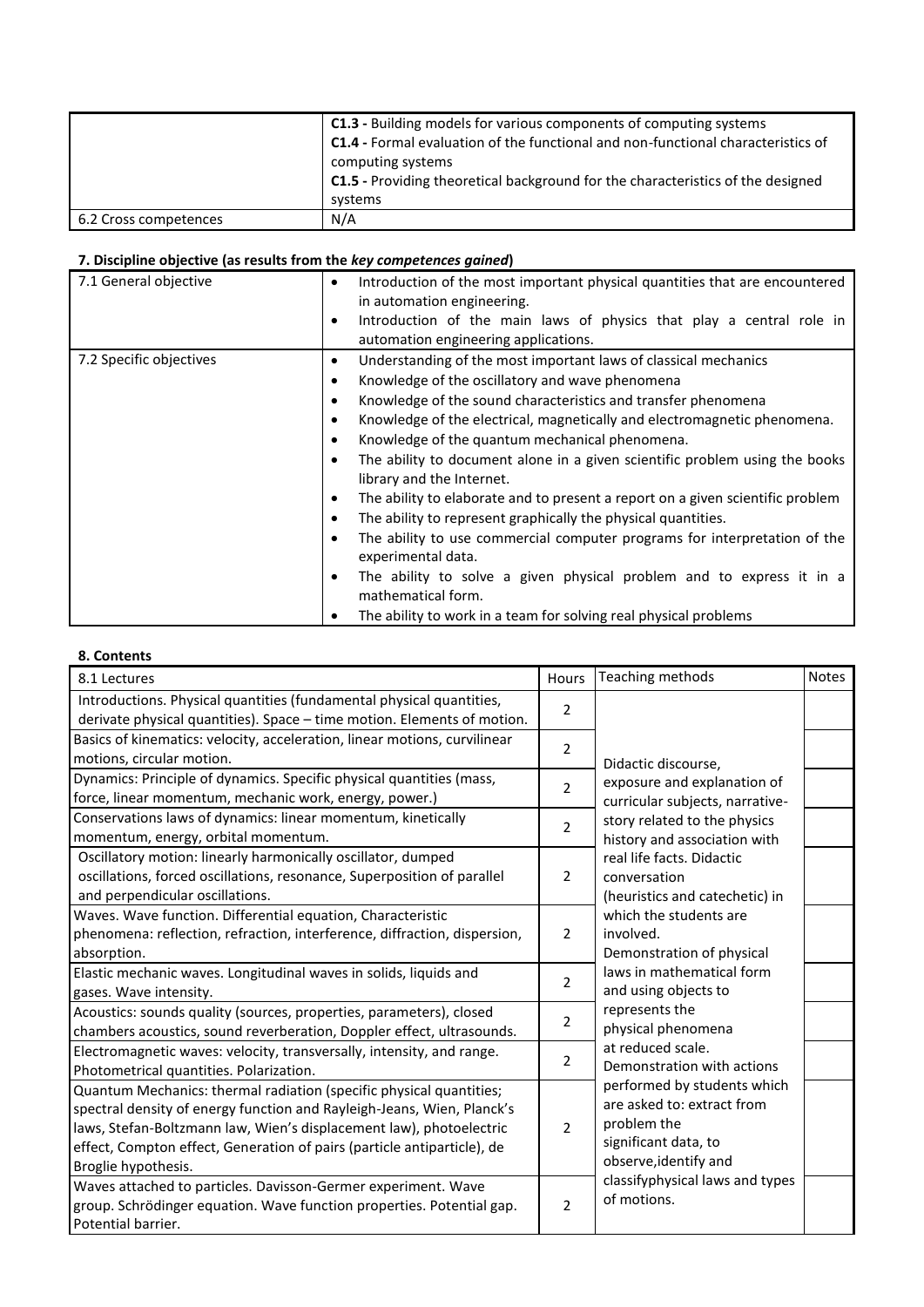| Hydrogen atom. Quantum numbers. Spin quantic number (magnetic<br>loop, magnetic moment, orbital magnetic moment). Experimental<br>proves of energy quantifications. Quantum transitions theory. Laser.<br>Holography.                                                                                                                                                                                                                                                                                                                                  | $\overline{2}$ |                                                                                                                         |              |
|--------------------------------------------------------------------------------------------------------------------------------------------------------------------------------------------------------------------------------------------------------------------------------------------------------------------------------------------------------------------------------------------------------------------------------------------------------------------------------------------------------------------------------------------------------|----------------|-------------------------------------------------------------------------------------------------------------------------|--------------|
| Electrons in solid body. Energy bands. Metals. Electrically conductibility.<br>Hall effect. Contact potential difference. Thermoelectrically effect.<br>Peltier effect.                                                                                                                                                                                                                                                                                                                                                                                | $\overline{2}$ |                                                                                                                         |              |
| Intrinsic semiconductors. Extrinsic semiconductors. p-n Junction.<br>Transistor. Magnetic properties of solid body: magnetic moment,<br>orbital magnetic moment, diamagnetism, paramagnetism,<br>ferromagnetism. Superconductibility.                                                                                                                                                                                                                                                                                                                  | $\overline{2}$ |                                                                                                                         |              |
| Bibliography<br>In UTC-N library<br>1. R. Fechete, Fundamental physics for engineers, course notes.<br>2. E. Culea, S. Nicoara, Fundamentals of Physics, RISOPRINT, Cluj-Napoca 2004<br>3. R. Fechete, Elemente de Fizica pentru Ingineri, Ed. UTPress, 2008.<br>4. I.Ardelean, Fizica pentru ingineri, Ed. UTPres, 2005.<br>5. I. Coroiu, E. Culea, Fizica I, Ed. UT. Press, 1999.<br>6. Microsoft Encarta Encyclopedia.<br>7. Encyclopedia Britannica.<br>8. www.wikipedia.org<br>9. http://users.pandora.be/educypedia/education/physicsbytopic.htm |                |                                                                                                                         |              |
| 8.2 Applications - Seminars/Laboratory/Project                                                                                                                                                                                                                                                                                                                                                                                                                                                                                                         | Hours          | Teaching methods                                                                                                        | <b>Notes</b> |
| Work Protection. The study of thermoelectrically effect.                                                                                                                                                                                                                                                                                                                                                                                                                                                                                               | 1              | Heuristic discovery                                                                                                     |              |
| Longitudinal and transverse standing waves.                                                                                                                                                                                                                                                                                                                                                                                                                                                                                                            | 1              | In laboratory of some physical                                                                                          |              |
| Polarizations of light.                                                                                                                                                                                                                                                                                                                                                                                                                                                                                                                                | $\mathbf{1}$   | phenomena.                                                                                                              |              |
| Optical spectroscopy.                                                                                                                                                                                                                                                                                                                                                                                                                                                                                                                                  | $\mathbf{1}$   | Problematization                                                                                                        |              |
| The study of photoelectric effect.                                                                                                                                                                                                                                                                                                                                                                                                                                                                                                                     | $\mathbf{1}$   | (problematize)                                                                                                          |              |
| The determination of the energy gap of a semiconductor.                                                                                                                                                                                                                                                                                                                                                                                                                                                                                                | $\mathbf{1}$   | presentations of laws and                                                                                               |              |
| The study of Hall Effect.                                                                                                                                                                                                                                                                                                                                                                                                                                                                                                                              | 1              | principles of general physics<br>with situations from real<br>life, and situations from the<br>future work of students. |              |
| Bibliography                                                                                                                                                                                                                                                                                                                                                                                                                                                                                                                                           |                |                                                                                                                         |              |

1. R. Fechete, R. Chelcea, D. Moldovan, S. Nicoara, I. Coroiu, C. Badea, E. Culea, I. Cosma, N. Serban, Fizica: Indrumator de laborator, UT. PRESS, Cluj-Napoca, ISBN 978-973-662-952-5, (2014).

2. [http://www.phys.utcluj.ro/resurse/Facultati/Calculatoare/2016-2017/AnICalculatoareEng\\_2016-2017.html](http://www.phys.utcluj.ro/resurse/Facultati/Calculatoare/2016-2017/AnICalculatoareEng_2016-2017.html)

# **9. Bridging course contents with the expectations of the representatives of the community, professional associations and employers in the field**

| 10. Evaluation                   |                                                                                                                                                |                                                                         |                              |
|----------------------------------|------------------------------------------------------------------------------------------------------------------------------------------------|-------------------------------------------------------------------------|------------------------------|
| Activity type                    | Assessment criteria                                                                                                                            | Assessment methods                                                      | Weight in the<br>final grade |
| Course                           | <b>Theoretical Knowledges</b><br>accumulated at class, individual study                                                                        | Written test                                                            | 70%                          |
| Laboratory                       | Practical knowledges (abilities)<br>accumulated in TUCN Laboratory<br>+ Individual study (essays on a<br>general Physics subject or practical) | Essay, Practical Presentation,<br>PPT presentation, written<br>problems | 30%                          |
| Minimum standard of performance: | 2.75/10 points (2.75 mark + (2.75 student $-1$ default = 1.5) total 4.5 rounded to 5) + all laboratories                                       |                                                                         |                              |

Course responsible **Course responsible Course responsible** and  $\mathbb{R}^n$  and  $\mathbb{R}^n$  and  $\mathbb{R}^n$  and  $\mathbb{R}^n$  and  $\mathbb{R}^n$  and  $\mathbb{R}^n$  and  $\mathbb{R}^n$  and  $\mathbb{R}^n$  and  $\mathbb{R}^n$  and  $\mathbb{R}^n$  are  $\mathbb{R}$ 

Prof.dr. Radu Fechete **Prof.dr. Radu Fechete** Prof.dr.eng. Rodica Potolea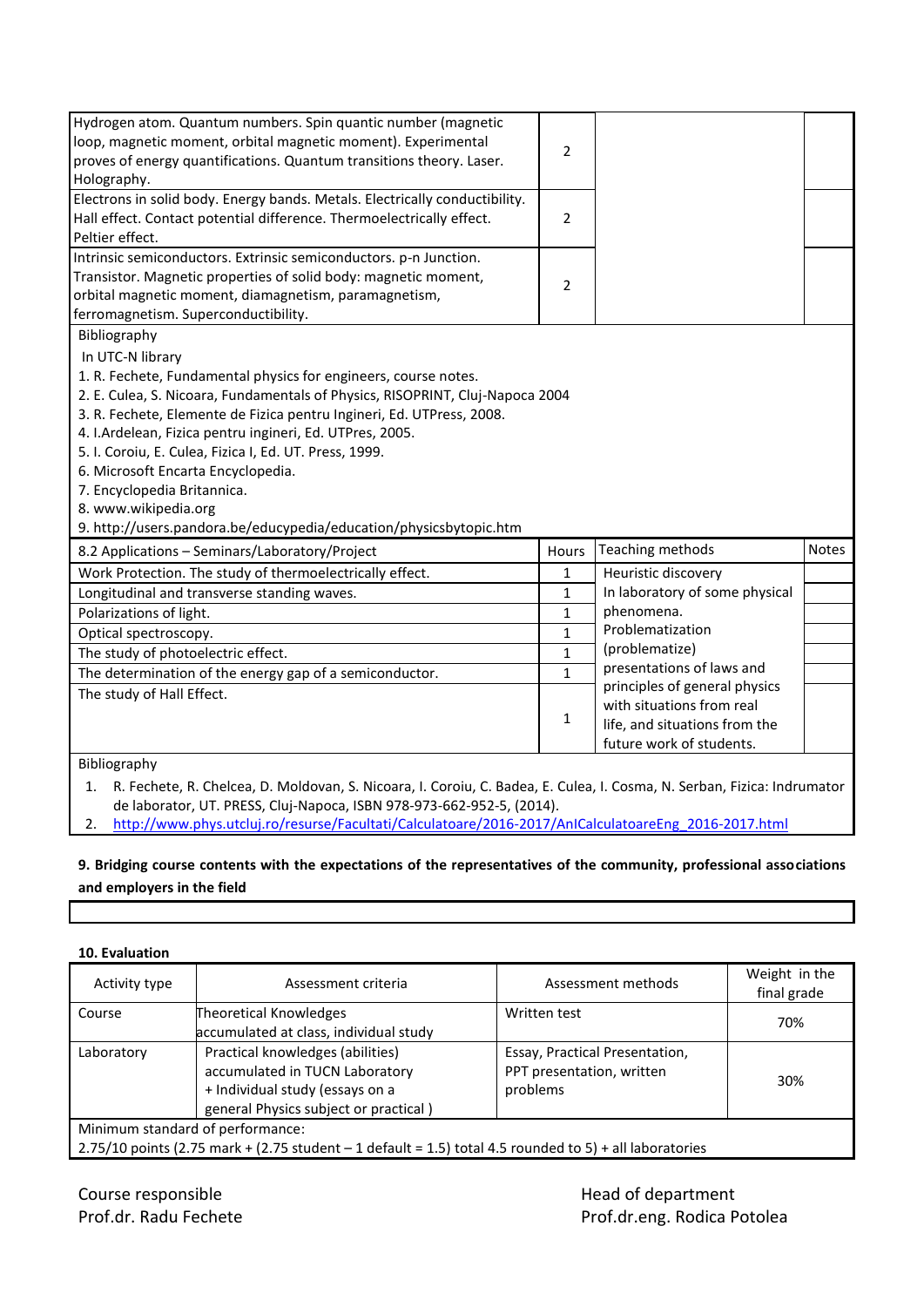# **1. Data about the program of study**

| 1.1 Institution                    | The Technical University of Cluj-Napoca            |
|------------------------------------|----------------------------------------------------|
| 1.2 Faculty                        | Faculty of Automation and Computer Science         |
| 1.3 Department                     | <b>Computer Science</b>                            |
| 1.4 Field of study                 | <b>Computer Science and Information Technology</b> |
| 1.5 Cycle of study                 | <b>Bachelor of Science</b>                         |
| 1.6 Program of study/Qualification | Computer science/ Engineer                         |
| 1.7 Form of education              | Full time                                          |
| 1.8 Subject code                   | 7.1                                                |

#### **2. Data about the subject**

| 2.1 Subject name                                           |                                                  |              |                                                                              | English I                                               |                                                                        |  |  |  |  |  |  |
|------------------------------------------------------------|--------------------------------------------------|--------------|------------------------------------------------------------------------------|---------------------------------------------------------|------------------------------------------------------------------------|--|--|--|--|--|--|
| 2.2 Course responsible/lecturer                            |                                                  |              |                                                                              |                                                         |                                                                        |  |  |  |  |  |  |
| 2.3 Teachers in charge of seminars/<br>laboratory/ project |                                                  |              |                                                                              | Conf.univ. dr Sonia Munteanu; Asist.dr. Monica Negoescu |                                                                        |  |  |  |  |  |  |
| 2.4 Year of study                                          |                                                  | 2.5 Semester |                                                                              |                                                         | 2.6 Type of assessment (E - exam, C - colloquium, V -<br>verification) |  |  |  |  |  |  |
|                                                            |                                                  |              | DF – fundamentală, DD – în domeniu, DS – de specialitate, DC – complementară |                                                         |                                                                        |  |  |  |  |  |  |
| 2.7 Subject category                                       | DI - Impusă, DOp - opțională, DFac - facultativă |              |                                                                              |                                                         |                                                                        |  |  |  |  |  |  |

#### **3. Estimated total time**

| 3.1 Number of hours per week                                                         |    | of which: Course |  |  | <b>Seminars</b> | 2  | Laboratory | Project |  |  |
|--------------------------------------------------------------------------------------|----|------------------|--|--|-----------------|----|------------|---------|--|--|
| 3.2 Number of hours per semester                                                     | 28 | of which: Course |  |  | <b>Seminars</b> | 28 | Laboratory | Project |  |  |
| 3.3 Individual study:                                                                |    |                  |  |  |                 |    |            |         |  |  |
| (a) Manual, lecture material and notes, bibliography                                 |    |                  |  |  |                 |    |            |         |  |  |
| (b) Supplementary study in the library, online and in the field                      |    |                  |  |  |                 |    |            |         |  |  |
| (c) Preparation for seminars/laboratory works, homework, reports, portfolios, essays |    |                  |  |  |                 |    |            | 22      |  |  |
| (d) Tutoring                                                                         |    |                  |  |  |                 |    |            |         |  |  |
| (e) Exams and tests                                                                  |    |                  |  |  |                 |    |            |         |  |  |
| (f) Other activities:                                                                |    |                  |  |  |                 |    |            |         |  |  |
| 3.4 Total hours of individual study (suma (3.3(a)3.3(f)))<br>22                      |    |                  |  |  |                 |    |            |         |  |  |
| 3.5 Total hours per semester (3.2+3.4)<br>50                                         |    |                  |  |  |                 |    |            |         |  |  |
| 3.6 Number of credit points                                                          |    |                  |  |  |                 |    |            |         |  |  |

# **4. Pre-requisites (where appropriate)**

| 4.1 Curriculum    | none                        |
|-------------------|-----------------------------|
| 4.8<br>Competence | Minimum B1, B2 level (CEFR) |

# **5. Requirements (where appropriate)**

| 5.1. For the course       | N/A                                                        |
|---------------------------|------------------------------------------------------------|
| 5.2. For the applications | Class attendance, individual study and homework completion |

#### **6. Specific competence**

| 6.1 Professional competences | N/A                                                                                                                                                                                                                                                                                                    |
|------------------------------|--------------------------------------------------------------------------------------------------------------------------------------------------------------------------------------------------------------------------------------------------------------------------------------------------------|
| 6.2 Cross competences        | <b>CT2</b> – Identifying, describing and conducting processes in the projects<br>management field, assuming different roles inside the team and clearly and<br>concisely describing, verbally or in writing, in Romanian and in an international<br>language, the own results from the activity field. |

#### **7. Discipline objective (as results from the** *key competences gained***)**

| 7.1 General objective | Students should acquire knowledge and integrated skills to communicate in |
|-----------------------|---------------------------------------------------------------------------|
|-----------------------|---------------------------------------------------------------------------|

Π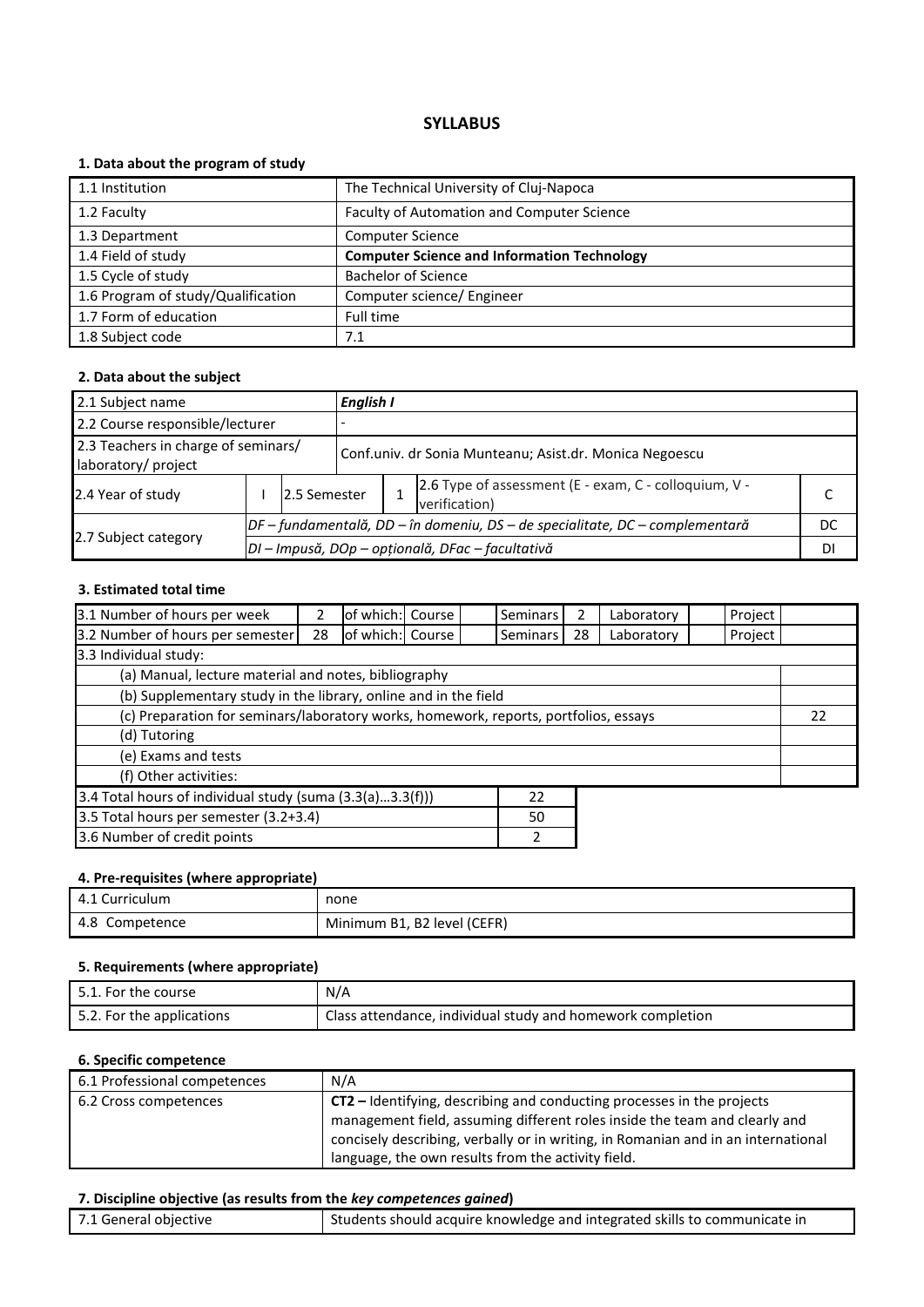|                         | English in professional (technical and engineering) contexts and on job related          |  |
|-------------------------|------------------------------------------------------------------------------------------|--|
|                         | topics.                                                                                  |  |
| 7.2 Specific objectives | At the end of this seminar, the students will be able to:                                |  |
|                         | Participate and express their opinion, evaluation and recommendation in<br>-             |  |
|                         | work-related meetings/events/activities;                                                 |  |
|                         | Take notes on specialized topics within their field of specialization;<br>۰              |  |
|                         | Read and extract specific and general information from a variety of technical<br>-       |  |
|                         | texts;                                                                                   |  |
|                         | Write and talk about their own work/professional skills and abilities,<br>$\overline{a}$ |  |
|                         | professional needs and development.                                                      |  |

#### **8. Contents**

| 8.1 Lectures                                                                                   | Hours          | Teaching methods                         | <b>Notes</b> |  |
|------------------------------------------------------------------------------------------------|----------------|------------------------------------------|--------------|--|
|                                                                                                |                |                                          |              |  |
| Bibliography                                                                                   |                |                                          |              |  |
|                                                                                                |                |                                          |              |  |
| 8.2 Applications - Seminars/Laboratory/Project                                                 | Hours          | Teaching methods                         | <b>Notes</b> |  |
| Asking and answering questions in a professional meeting. Note-                                | $\overline{2}$ |                                          |              |  |
| taking and summarizing information of oral input.                                              |                |                                          |              |  |
| Extracting and delivering information extracted from written                                   |                |                                          |              |  |
| specialized text (technical article, product specification, technical                          |                |                                          |              |  |
| brochure, work memo, product review, report, and proposal) in                                  | 2              |                                          |              |  |
| written and spoken form to knowledgeable audience and non-                                     |                |                                          |              |  |
| specialists.                                                                                   |                |                                          |              |  |
| Comparing and contrasting features of product, process, events,                                | 2              |                                          |              |  |
| activities.                                                                                    |                |                                          |              |  |
| Expressing opinion, in writing or speaking, on topics of general                               |                |                                          |              |  |
| professional or job related topics. Complaining about product quality                          | 2              |                                          |              |  |
| or service.                                                                                    |                |                                          |              |  |
| Expressing various degrees of certainty, assessing situations, events                          |                |                                          |              |  |
| and objects. Expressing outcomes and conditions. Supplying                                     | 2              | Presentation of                          |              |  |
| information to support/refute an argument.                                                     |                | contents, elicitation,                   |              |  |
| Describing events, their time frames, sequence and duration.                                   | 2              | small-project based                      |              |  |
| Preparing a job application file and interview: introducing self and                           |                | learning tasks,                          |              |  |
| describing experience, skills and abilities in writing and speaking,                           |                | problem solving tasks,                   |              |  |
| asking and answering questions about job preferences, professional                             | 2              | group and pair work,<br>peer evaluation, |              |  |
| needs and development.                                                                         |                |                                          |              |  |
| Making proposals, in writing or speaking, reacting appropriately to                            |                | formative assessment.                    |              |  |
| others' proposals, agreeing and disagreeing.                                                   | 2              |                                          |              |  |
| Participating and managing participation in work related meetings on                           |                |                                          |              |  |
| familiar topics within their field of specialization.                                          | 2              |                                          |              |  |
| Using hedges, polite and appropriate language for various work-                                |                |                                          |              |  |
| related situations, repairing communication breakdowns or                                      | 2              |                                          |              |  |
| misunderstandings.                                                                             |                |                                          |              |  |
| Predicting development of events, highlighting main trends and                                 |                |                                          |              |  |
| secondary tracks or less important details.                                                    | 2              |                                          |              |  |
| Supplying spoken and written feedback on technical/work related                                |                |                                          |              |  |
| topics.                                                                                        | 2              |                                          |              |  |
| Expressing modality: necessity, obligation, recommendation on work                             |                |                                          |              |  |
| related topics.                                                                                | 2              |                                          |              |  |
| End-term test                                                                                  | 2              |                                          |              |  |
| Bibliography                                                                                   |                |                                          |              |  |
| 1. Bonamy, D. (2011) Technical English 4, course book, workbook, CDs, Pearson, Longman.        |                |                                          |              |  |
| 2. Esteras, S. R & al. (2010) Professional English in Use For Computers and the Internet, CUP. |                |                                          |              |  |
|                                                                                                |                |                                          |              |  |